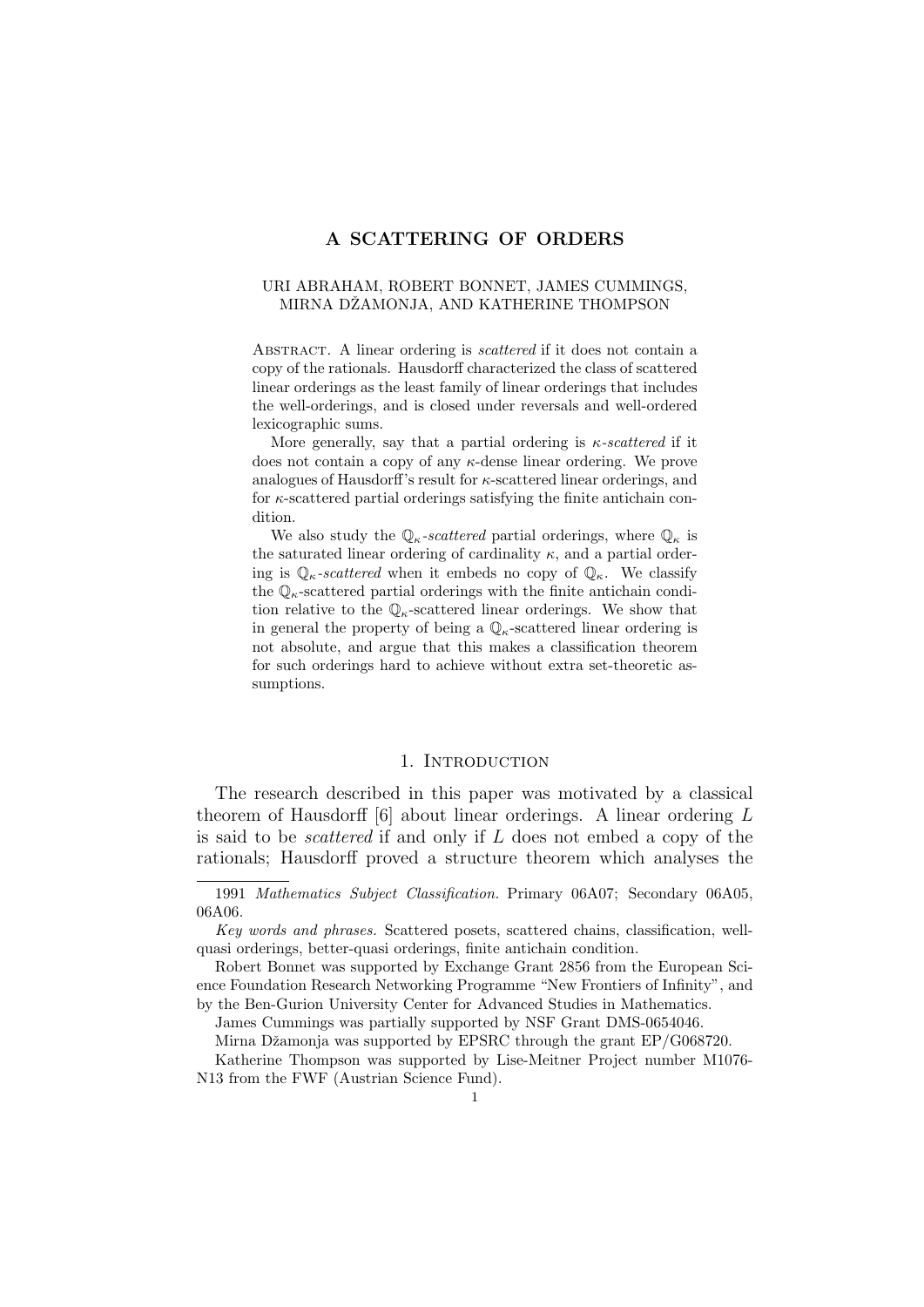class of scattered linear orderings. The definition of the reverse of an ordering is given below in Section 2.1, and the definition of lexicographic sum appears in Section 2.5.

**Theorem** (Hausdorff's classification theorem). Let  $\mathcal{B}$  be the class of well-orderings and reverse well-orderings. The class of scattered linear orderings is the least class which contains B, and is closed under lexicographic sums with index set lying in B.

This is a satisfying result because:

- The objects in the "base class"  $\beta$  are very simple, and are readily seen to be scattered linear orderings.
- The result gives a stratification of the class of scattered linear orderings. Let  $S_0 = \mathcal{B}$ , let  $S_{\alpha+1}$  be the class of lexicographic sums of elements of  $\mathcal{S}_{\alpha}$  with index set in  $\mathcal{B}_{\alpha}$ , and for  $\lambda$  limit let  $S_{\lambda} = \bigcup_{\alpha < \lambda} S_{\alpha}$ ; then  $\bigcup_{\alpha} S_{\alpha}$  is the class of scattered orderings. This means that one can prove results about scattered sets by induction on their complexity, where the complexity of a scattered set L is the least  $\alpha$  with  $L \in \mathcal{S}_{\alpha}$ .

If we aim to generalise Hausdorff's theorem, then a natural approach is to try replacing linear orderings by some more general class of partial orderings. It turns out that a natural class of posets to use here is the FAC (finite antichain condition) posets, that is to say the posets in which every antichain is finite. Abraham and Bonnet [1] gave a structure theorem in the style of Hausdorff's result for scattered FAC posets, where a poset  $P$  is *scattered* if there is no chain in  $P$  isomorphic to the rationals.

**Theorem** (Abraham and Bonnet). Let  $\mathcal{B}'$  be the class of WQO posets and reversals of WQO posets. The class of scattered FAC posets is the least class which contains  $\mathcal{B}'$ , is closed under lexicographic sums with  $index set lying in  $B'$ , and is closed under augmentation.$ 

Here a WQO (well quasi-ordered) poset is exactly a well-founded FAC poset; the WQO posets are analogous to the well-orderings in the Hausdorff theorem. An *augmentation* of a poset  $P$  is a poset  $P'$  with the same underlying set as  $P$  and "more relations", that is  $p \leq_{P} q \implies p \leq_{P'} q$  for all  $p, q \in P$ . The intuition here is that augmentation is needed because a lexicographic sum of posets has a "block structure"; Abraham and Bonnet [1, Section 4] give an example to show that augmentation is necessary in their result.

Džamonja and Thompson [4] considered another kind of generalisation, by varying the notion of "scattered". Given an infinite cardinal  $\kappa$ , say that a poset P is  $\kappa$ -scattered if there is no chain in P which is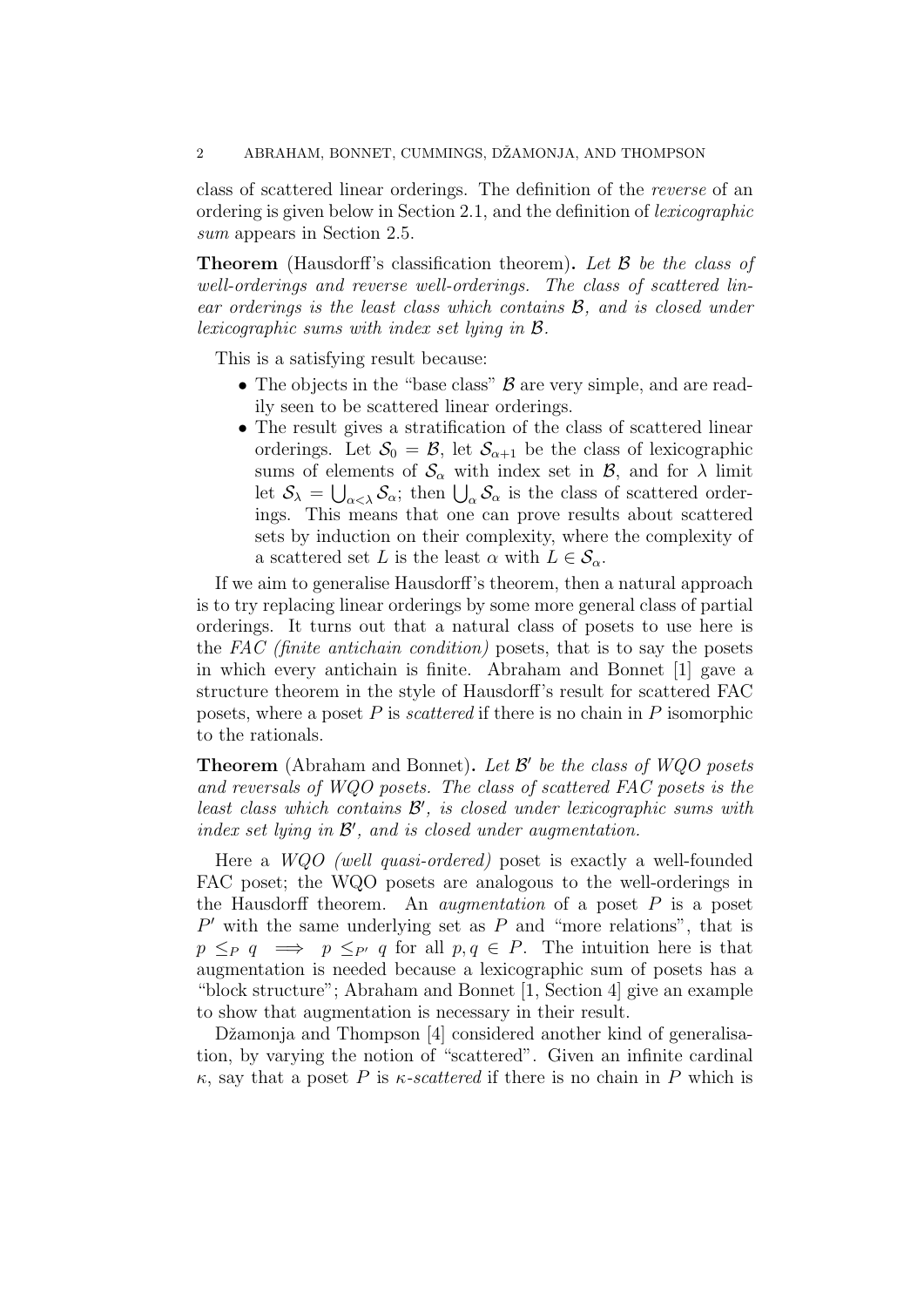$\kappa$ -dense; assuming in addition that  $\kappa^{\leq \kappa} = \kappa$ , say that a poset P is  $\mathbb{Q}_{\kappa}$ scattered if there is no chain in  $P$  isomorphic to the unique saturated linear ordering of cardinality κ. When  $\kappa = \omega$  these notions coincide, but as we will see they are quite different even for  $\kappa = \aleph_1$ .

Džamonja and Thompson studied these scatteredness properties for the classes of linear orderings and FAC partial orderings. They introduced the notion of FAC weakening (dropping some relations in an FAC poset but maintaining FAC) and considered the class which is the closure of linear orders with no decreasing sequence of length  $\kappa$  under inversions, lexicographic sums and FAC weakenings. They proved that this class includes the class of all  $\mathbb{Q}_{\kappa}$ -scattered FAC posets, and is included in the class of  $\kappa$ -scattered FAC posets.

Building on this previous work, in this paper we largely complete our understanding of  $\kappa$ -scattered orders, and give limitations on the extent to which one is able to understand  $\mathbb{Q}_{\kappa}$ -scattered orders. In particular, we answer a number of open questions from [4], After some preliminaries:

- In Section 3 we give a structure theorem along the same lines as the Hausdorff theorem for  $\kappa$ -scattered linear orderings. We put in the "base class" all linear orderings of size less than  $\kappa$ , so that our structure theorem is proved relative to this class. It seems reasonable to us to treat the class of linear orderings of size less than  $\kappa$  as a kind of "black box", since they are all  $\kappa$ -scattered for a trivial reason.
- In Section 4 we study the  $\kappa$ -fat partial orderings, that is those P which are not antichains and are such that when  $a < b$  there are at least  $\kappa$  many c with  $a < c < b$ . We show that every  $\kappa$ -fat FAC poset contains a  $\kappa$ -dense chain, and give an example to show that this is not true in general if we weaken the FAC hypothesis to "every antichain is countable".
- In Section 5 we study the behaviour of FAC posets satisfying some form of scatteredness under augmentation; this is a technical issue which is important for the structure theorems of subsequent sections. Bonnet and Pouzet [3] showed that an augmentation of a scattered FAC poset is scattered, and Džamonja and Thompson extended this result to show that an augmentation of a  $\kappa$ -scattered (resp.  $\mathbb{Q}_{\kappa}$ -scattered) FAC poset is  $\kappa$ -scattered (resp.  $\mathbb{Q}_{\kappa}$ -scattered). We give an alternative proof of the easier  $\kappa$ -scattered case using the results of Section 4.
- In Section 6 we prove a general result about the class  $\mathcal G$  of FAC posets P such that all chains of P lie in some class  $\mathcal{G}_0$ . We show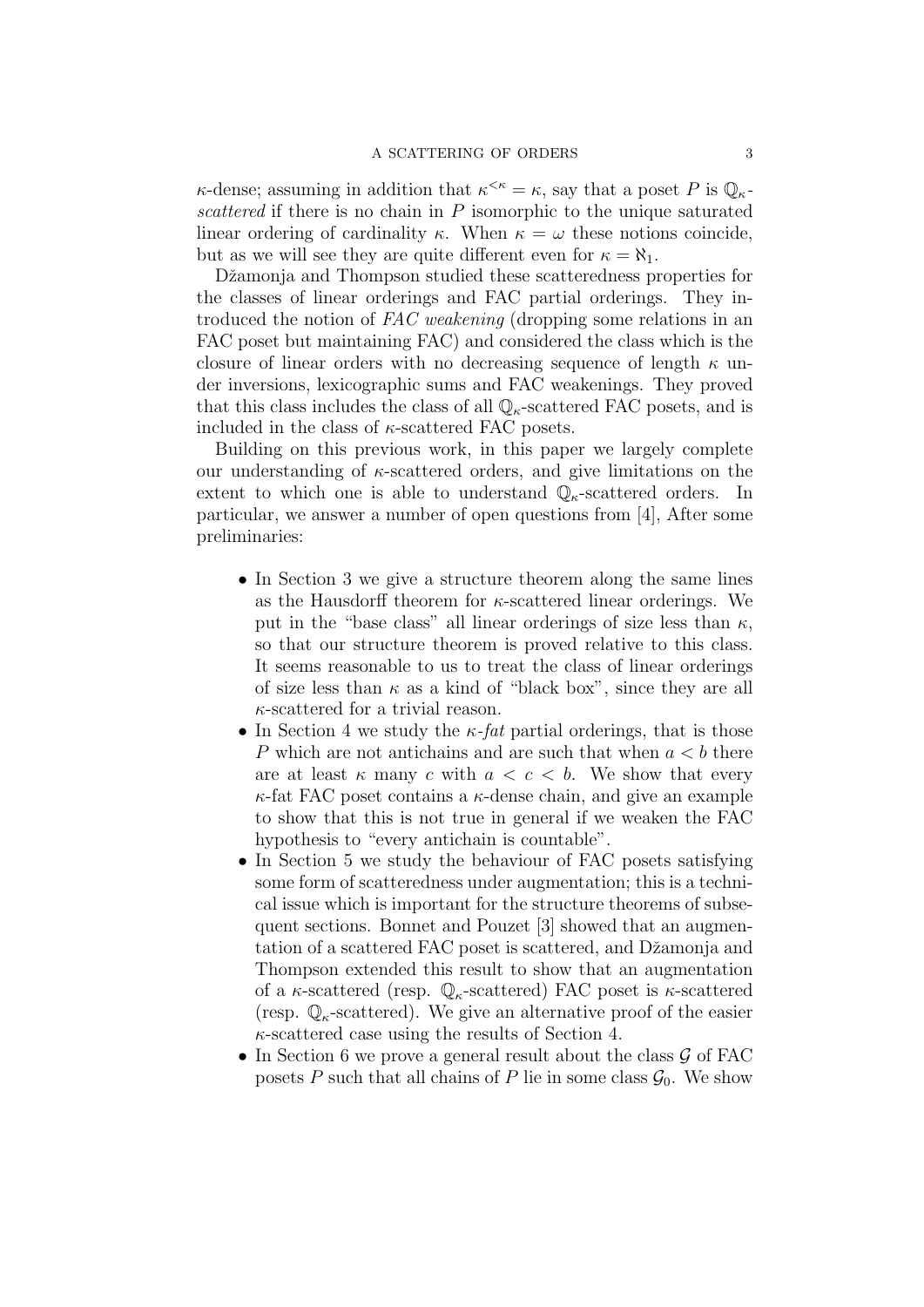under quite weak hypotheses that every element of  $\mathcal G$  can be built from WQO posets and elements of  $\mathcal{G}_0$  by a certain recipe; under stronger hypotheses the class of posets built according to this recipe is exactly  $\mathcal{G}$ .

- In Section 7 we use the results of Sections 3, 5 and 6 to prove structure theorems for the classes of  $\kappa$ -scattered FAC posets and  $\mathbb{Q}_{\kappa}$ -scattered FAC posets. As a corollary we get a structure theorem for countable FAC posets. The structure theorem for  $\kappa$ -scattered FAC posets has the same "black box" as the result from Section 3 for  $\kappa$ -scattered linear orders, namely the class of linear orderings of size less than  $\kappa$ . The result for  $\mathbb{Q}_{\kappa}$ -scattered FAC posets is slightly less satisfying, in that the "black box" here is the more mysterious class of  $\mathbb{Q}_{\kappa}$ -scattered linear orders.
- In the concluding Section 8 we observe that, by the results of Section 3, the property of being a  $\kappa$ -scattered linear ordering is upwards absolute to cardinal preserving extensions. We then argue that assuming CH there is a  $\mathbb{Q}_{\aleph_1}$ -scattered partial ordering whose  $\mathbb{Q}_{N_1}$ -scatteredness is not absolute to some cardinalpreserving generic extension with the same reals (and hence the same  $\overline{\mathbb{Q}_{N_1}}$ . This suggests that no structure theorem of the sort which we proved for  $\kappa$ -scattered linear orderings can hold for  $\mathbb{Q}_{\kappa}$ -scattered linear orderings. In particular it implies that we should probably be content with the result from Section 7 in which  $\mathbb{Q}_{\kappa}$ -scattered FAC posets are classified relative to the  $\mathbb{Q}_{\kappa}$ -scattered linear orderings.

## 2. Preliminaries

2.1. Notation and basic definitions. If  $P$  is a partial ordering and  $p, q \in P$  we will write  $p \perp_P q$  for "p is incomparable with q in P", and p ||p q for "p is comparable with q in P". We denote by  $p_P^{\perp}$  the set of q such that  $q \perp_P p$ , and by  $p_I^{\parallel}$  $P_P^{\parallel}$  the set of q such that q  $||_P$  p. We will usually omit the subscripts unless there is some possibility of confusion.

We will denote by  $P^*$  the *reversal of*  $P$ , that is the poset with the same underlying set as P and the relation  $p \leq_{P^*} q \iff q \leq_P p$  for all p, q.

Let P be a poset and let  $X, Y \subseteq P$ . Then:

- (1) X is an *initial seqment of P* (resp. a *final seqment of P*) if and only if for all  $b \in X$  and all  $a \leq b$  (resp.  $a \geq b$ ) we have  $a \in X$ .
- (2) X is cofinal in P (resp. coinitial in P) if and only if for every  $a \in P$  there is  $b \in X$  such that  $a \leq b$  (resp.  $a \geq b$ ).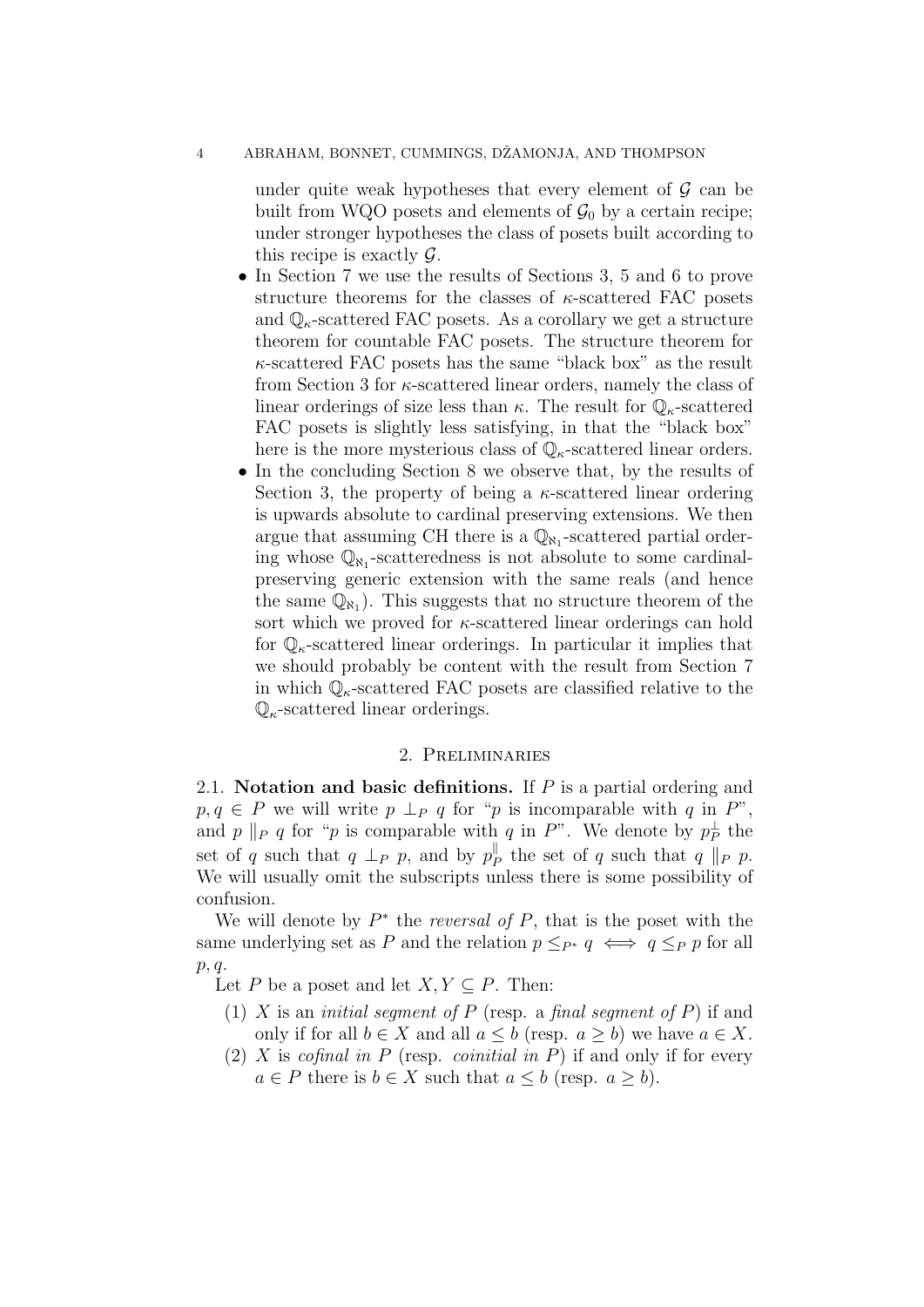- (3) If  $a, b \in P$  then  $(a, b)_P = \{p \in P : a < p < b\}.$
- (4) X is convex in P if and only if  $(a, b)_P \subseteq X$  for all  $a, b \in X$ .
- (5)  $X \leq Y$  if and only if  $x \leq y$  for all  $x \in X$  and  $y \in Y$ . Similarly if  $a \in P$  then  $X < a$  (resp.  $a < X$ ) if and only if  $x < a$  (resp.  $a < x$  for all  $x \in X$ .

2.2. Dense and scattered orderings. Let  $\kappa$  be an infinite cardinal.

**Definition 2.1.** A linear ordering L is  $\kappa$ -dense if and only  $|L| > 1$ , and for every  $a, b \in L$  with  $a < b$  the interval  $(a, b)$  has cardinality at least κ.

It is easy to see that any  $\kappa$ -dense ordering has a subordering of cardinality  $\kappa$  which is  $\kappa$ -dense. Such a subordering will have the property that every open interval  $(a, b)$  has cardinality exactly  $\kappa$ . The following rather trivial fact about  $\kappa$ -dense linear orderings will be useful.

**Lemma 2.2.** Let L be  $\kappa$ -dense, and let  $L = L_0 \cup L_1$  where the  $L_i$  are disjoint. Then either  $L_0$  is  $\kappa$ -dense or some interval of  $L_1$  is  $\kappa$ -dense, and vice versa.

We will only apply the term "κ-dense" to linear orderings, reserving a different term for partial orderings which satisfy the obvious generalisation.

**Definition 2.3.** A poset P is  $\kappa$ -fat if and only if it is not an antichain, and for every  $a, b \in P$  with  $a < b$  the interval  $(a, b)$  has cardinality at least  $\kappa$ .

**Definition 2.4.** A poset P is  $\kappa$ -scattered if and only if there is no subset  $L \subseteq P$  such that the restriction of P to L is a  $\kappa$ -dense linear ordering. A poset is scattered if and only if it is  $\aleph_0$ -scattered, or equivalently it does not embed a copy of Q.

**Definition 2.5.** A linear ordering L is  $\sigma$ -scattered if and only if there exist  $L_n \subseteq L$  for  $n \in \omega$  such that  $L = \bigcup_n L_n$ , and the restriction of L to each  $L_n$  is scattered.

2.3. Saturated linear orderings. Let  $\kappa$  be a regular cardinal. Recall that in model theory a model  $\mathcal M$  is said to be  $\kappa$ -saturated if and only if M realises all types over subsets of size less than  $\kappa$ . In linear orderings this property can be stated in a very simple form: L is  $\kappa$ -saturated if and only if for any two sets  $A, B \subseteq L$  of cardinality less than  $\kappa$ , if  $A < B$  there is  $x \in L$  such that  $A < x < B$ .

Before the development of model theory, Hausdorff [6] studied  $\kappa$ saturated linear orderings and proved the following facts: from a modern perspective these are special cases of general model-theoretic results.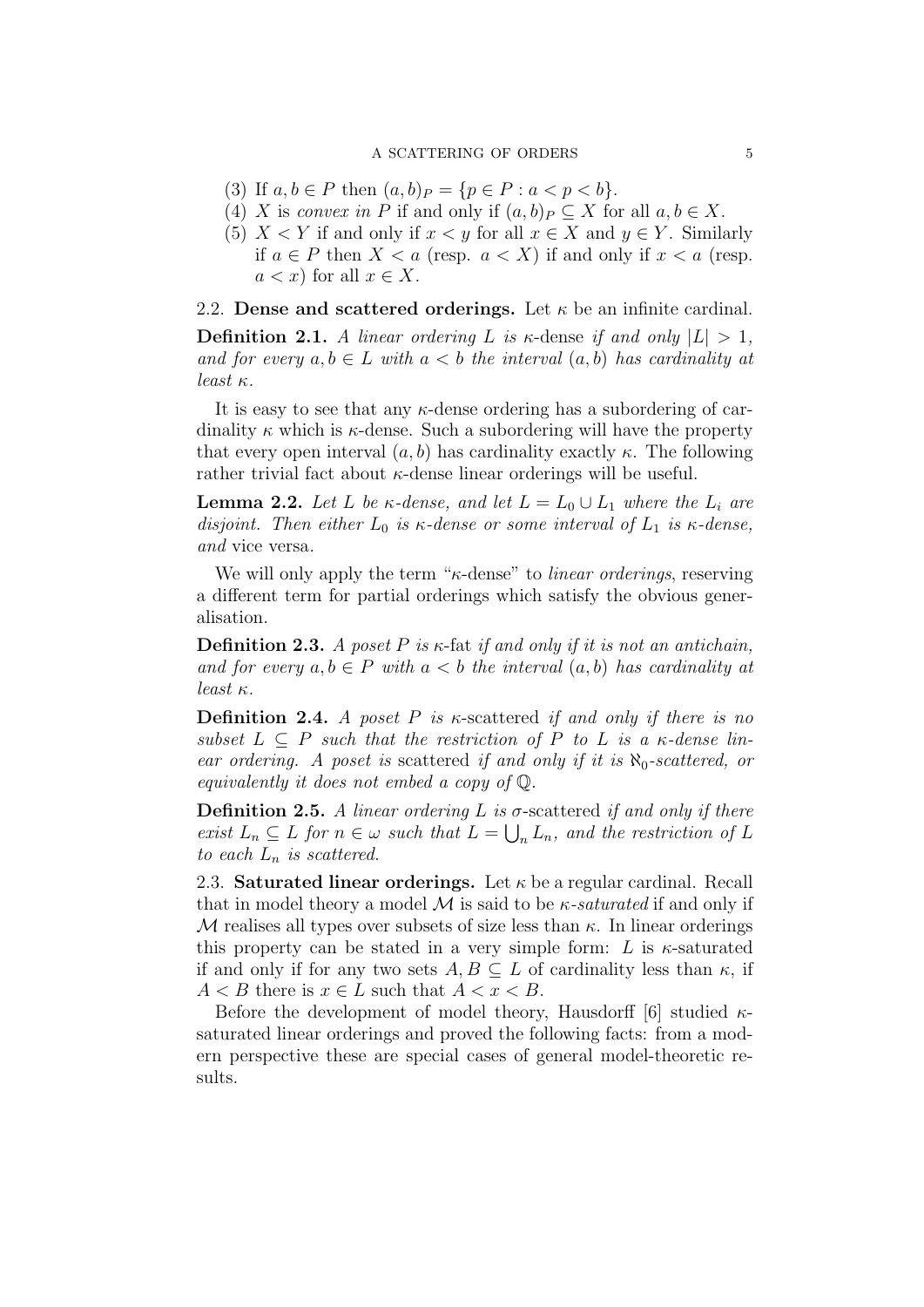#### 6 ABRAHAM, BONNET, CUMMINGS, DŽAMONJA, AND THOMPSON

- If  $\kappa^{\leq \kappa} = \kappa$  there is a  $\kappa$ -saturated linear ordering of cardinality κ
- Any two  $\kappa$ -saturated linear orderings of cardinality  $\kappa$  are isomorphic.
- A  $\kappa$ -saturated linear ordering of cardinality  $\kappa$  is universal, in the sense that it contains copies of every linear ordering of cardinality  $\kappa$ .

In the case that a  $\kappa$ -saturated linear ordering of size  $\kappa$  exists, we will refer to it as  $\mathbb{Q}_{\kappa}$ . In a context where  $\mathbb{Q}_{\kappa}$  exists, we define:

**Definition 2.6.** A poset P is  $\mathbb{Q}_{\kappa}$ -scattered if and only if there is no subset  $L \subseteq P$  such that the restriction of P to L is isomorphic to  $\mathbb{Q}_{\kappa}$ .

Our main interest will be in the case  $\kappa = \aleph_1$ , and so we collect some easy facts about  $\mathbb{Q}_{\aleph_1}$ . We recall that if M is a transitive model of ZFC set theory, then an *outer model of M* is a transitive model of ZFC which contains  $M$  and has the same ordinals of  $M$ ; for example the "generic extensions" of M produced by forcing are outer models of  $M$ .

**Lemma 2.7.** Assume that  $\mathbb{Q}_{\aleph_1}$  exists. Then

- $(1)$  CH holds.
- (2) If W is an outer model of V with no new reals, then  $\mathbb{Q}_{\aleph_1}^V$  is  $\aleph_1$ -saturated in W.
- (3) If W is an outer model of V with a new real, then  $\mathbb{Q}_{\aleph_1}^V$  is not  $\aleph_1$ -saturated in W.

Proof. We take each claim in turn.

- (1) Fix an order-embedding  $f : \mathbb{Q} \to \mathbb{Q}_{\aleph_1}$ . Given  $x \in \mathbb{Q}_{\aleph_1}$  and  $r \in \mathbb{R}$ , we will say that x codes r if and only if  $\{q : f(q) \leq x\}$  ${q : q \leq r}$ . Clearly every x codes at most one real r, and it follows immediately from saturation that every real  $r$  is coded by at least one x. Since  $\mathbb{Q}_{\aleph_1}$  has size  $\aleph_1$ , it follows immediately that CH holds.
- (2) If W is an outer model of V with no new reals, then  $\aleph_1^V = \aleph_1^W$ and there are no new countable subsets of  $\omega_1$ . It follows easily  $\mathbb{Q}_{\aleph_1}^V$  is still  $\aleph_1$ -saturated in W.
- (3) Suppose that r is a new real. If  $\mathbb{Q}_{\aleph_1}^V$  were still  $\aleph_1$ -saturated in W then we could find  $x \in \mathbb{Q}_{\aleph_1}^V$  which codes r, but then we could work in  $V$  to recover  $r$  from  $\overline{f}$  and  $x$ .

 $\Box$ 

We would like to thank Martin Goldstern for pointing out the coding method used in the proof. Similar arguments show that  $\mathbb{Q}_{\kappa}$  exists if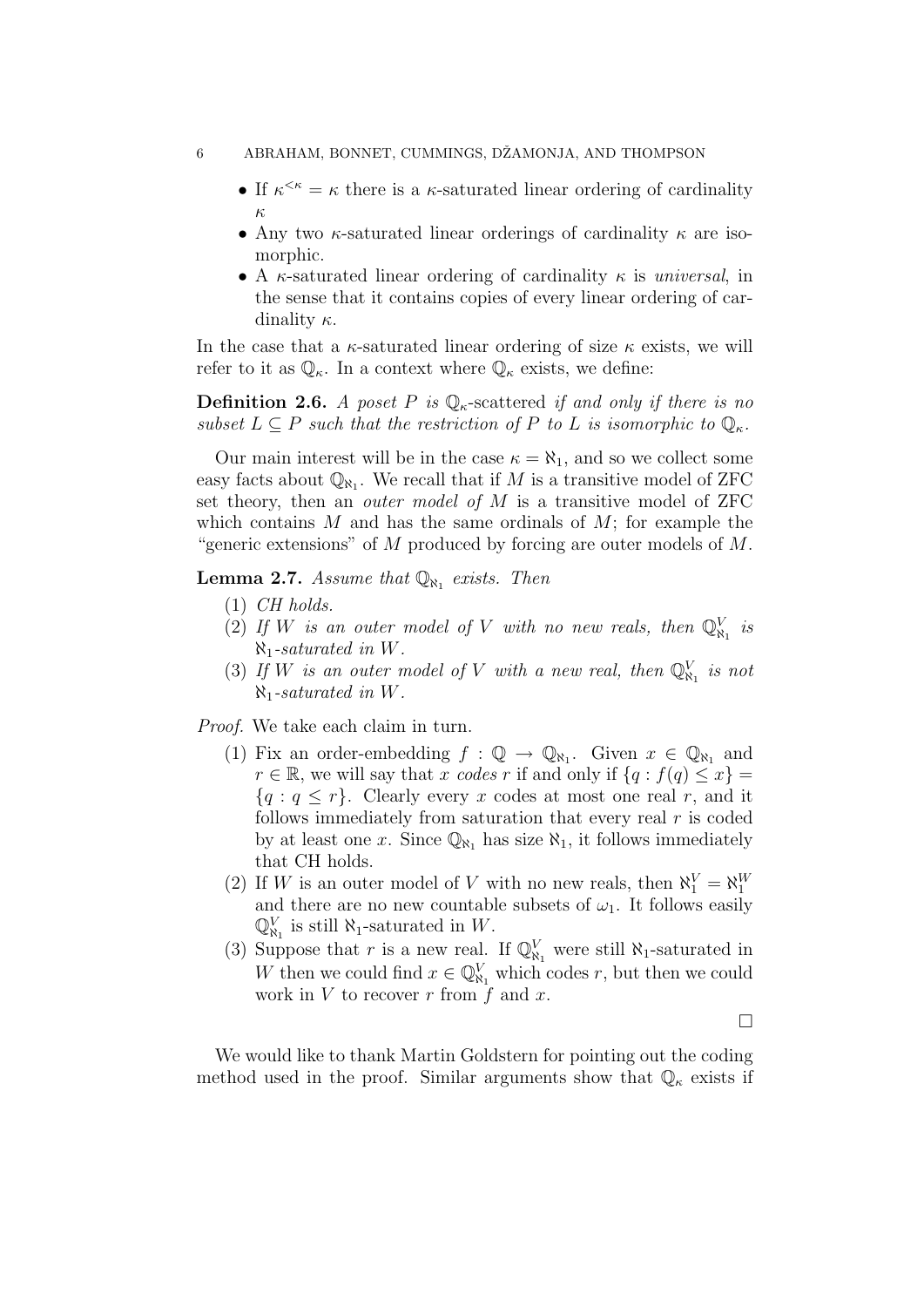and only if  $\kappa^{\leq \kappa} = \kappa$ , and is absolute to exactly those extensions with the same bounded subsets of  $\kappa$ .

It will be useful to have a concrete realisation of  $\mathbb{Q}_{N_1}$ . The following example is due to Sierpinski  $[8]$ .

**Fact 2.8.** Let L be the set of functions f from  $\omega_1$  to 2, such that there is  $\alpha < \omega_1$  with  $f(\alpha) = 1$  and  $f(\beta) = 0$  for all  $\beta > \alpha$ . Order L with the lexicographic ordering. Then L is  $\aleph_1$ -saturated. If in addition CH holds then  $|L| = \aleph_1$ , so that we may take  $\mathbb{Q}_{\aleph_1} = L$ .

2.4. FAC and WQO posets. Two standard classes of posets will be particularly important.

Definition 2.9. Let P be a poset.

- (1)  $P$  is FAC (finite antichain condition) if and only if every antichain is finite.
- $(2)$  P is WQO (well quasi-ordered) if and only if P is FAC and well-founded.

Intuitively FAC posets are "close to being linear orderings" and WQO posets are "close to being well-orderings". We recall some useful facts about FAC and WQO posets.

**Lemma 2.10.** The following are equivalent for a poset  $P$ :

- $(1)$  P is WQO.
- (2) For any  $\omega$ -sequence  $\langle p_i : i \langle \omega \rangle$  of elements of P, there exists an increasing sequence  $\langle i_n : n < \omega \rangle$  such that  $m < n \implies p_{i_m} \leq$  $p_{i_n}$  for all  $m, n$ .
- (3) The set of initial segments of  $P$  is well-founded under inclusion.

*Proof.* (1) implies (2): Colour the pairs  $(i, j)$  with  $i < j$  in the following way:  $(i, j)$  is red if  $p_i$  and  $p_j$  are incomparable, green if  $p_i > p_j$  and blue if  $p_i \leq p_j$ . By Ramsey's theorem there is an infinite homogeneous set, and by hypothesis there are no infinite red-homogeneous or greenhomogeneous sets.

(2) implies (3): Suppose for a contradiction that  $\langle A_i : i < \omega \rangle$  is a sequence of initial segments such that  $A_{i+1} \subsetneq A_i$  for all i. Choose  $p_i \in A_i - A_{i+1}$  for each i, and appeal to Lemma 2.10 to find  $i < j$  such that  $p_i \leq p_j$ . Then  $p_i \in A_j$  since  $A_j$  is downward closed, and  $A_j \subseteq A_{i+1}$ because  $i + 1 \leq j$ , but  $p_i \notin A_{i+1}$ . This is a contradiction

(3) implies (1): Suppose for a contradiction that  $\langle p_n : n \in \omega \rangle$  is either a strictly deceasing sequence or a 1-1 enumeration of an infinite antichain. In either case the sequence of sets  $A_n = \{p : \exists m \ge n \ p \le$  $p_m$  is a strictly decreasing sequence of initial segments, contradicting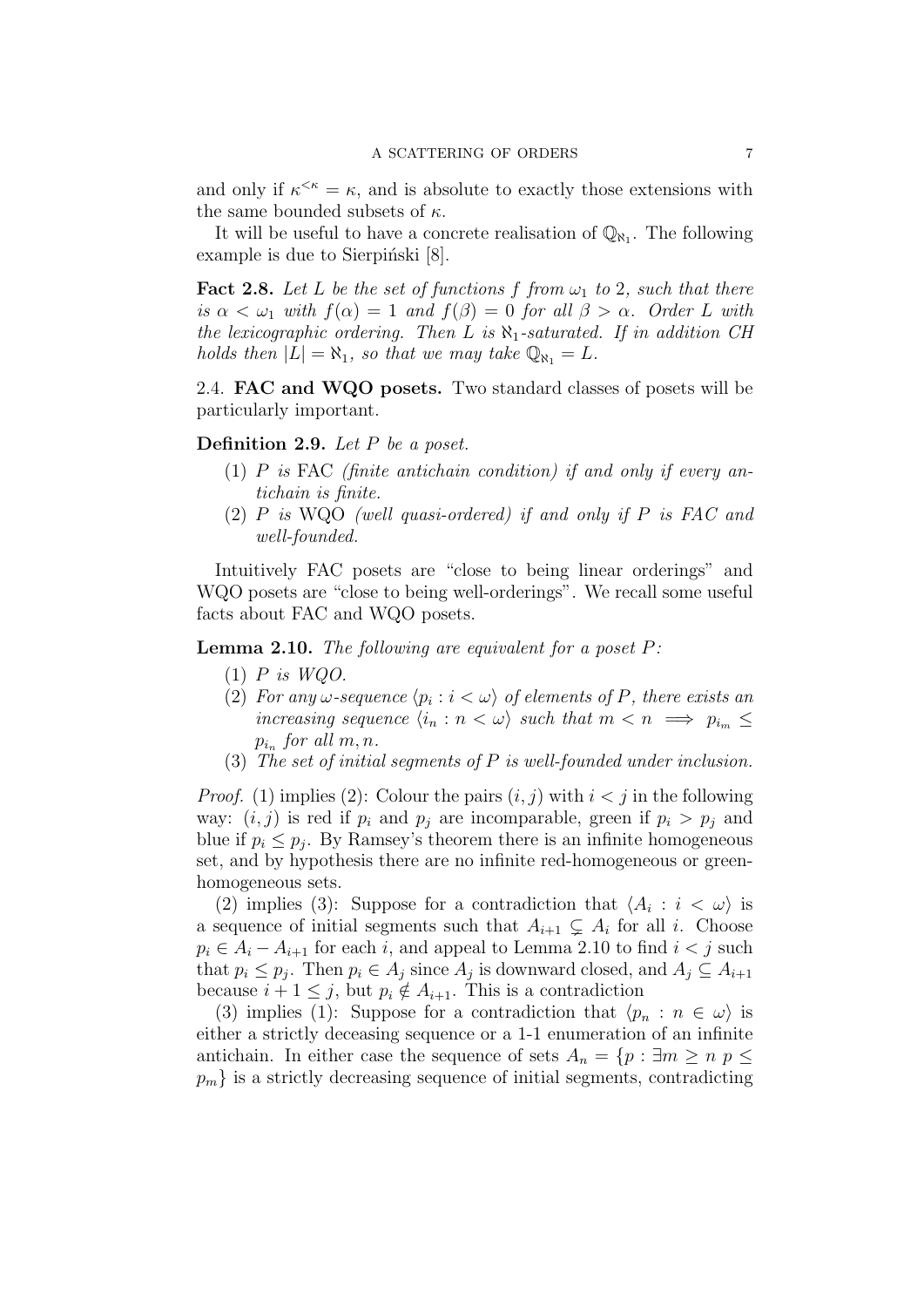the assumption that the set of initial segments is well-founded under inclusion.

Observe that if  $Q$  is an FAC poset then the set of antichains of  $Q$ is well-founded under reverse inclusion. We will use this to define the antichain rank on the set of antichains.

**Definition 2.11.** Let  $Q$  be an FAC poset and denote by  $A(Q)$  the set of antichains of Q.

- (1) For  $A \in A(Q)$ ,  $\rho_O(A)$  is the rank of A in  $(A(Q), \supseteq)$ .
- (2)  $\rho(Q) = \rho_O(\emptyset)$ .

If Q is an FAC poset and  $q \in Q$ , then  $q^{\perp}$  is also an FAC poset, and  $\rho(q^{\perp}) < \rho(Q)$ . We will use this to power several inductive arguments. We note that only the empty ordering has rank zero, and that the linear orderings are exactly the orderings of rank one.

2.5. Basic constructions. We will build complex posets out of simpler ones using lexicographic sums. If Q is a poset and  $\langle P_q : q \in Q \rangle$ is a Q-indexed family of posets then the lexicographic sum is obtained as follows. We form the set of all pairs  $(q, r)$  with  $q \in Q$  and  $r \in P_q$ , and then order them by stipulating that  $(q_0, r_0) \leq (q_1, r_1)$  if and only if either  $q_0 < q_1$  in  $Q$ , or  $q_0 = q_1$  and  $r_0 \leq r_1$  in  $P_{q_0}$ . Intuitively we are replacing each  $q \in Q$  by a copy of  $P_q$ , and then putting all elements of  $P_{q_0}$  below all elements of  $P_{q_1}$  when  $q_0 < q_1$ .

Another basic operation on posets is augmentation. Given two partial orderings  $\leq$  and  $\leq'$  on a set X, let  $P = (X, \leq)$  and  $P' = (X, \leq')$ .

- P' is an *augmentation of* P if and only if  $x \leq y \implies x \leq' y$  for all  $x, y \in X$ .
- $P'$  is a *linearisation* of P if and only if P' is an augmentation of  $P$ , and  $P'$  is a linear order.

Szpilrajn [10] proved that every poset has a linearisation. Similarly every well-founded poset has a well-founded linearisation.

We will often be in the following situation: we have a poset  $P$  and a partition of P into disjoint sets  $X_i$  for i in some index set I. Given a partial ordering  $\prec$  of I, we wish to show that P is an augmentation of the lexicographic sum over  $(I, \prec)$  of  $P_i$ , where  $P_i$  is the restriction of P to  $X_i$ . For this to be true it is necessary and sufficient that if  $i \prec j$ then  $x <_P y$  for all  $x \in X_i$ ,  $y \in X_j$ .

The following lemma is straightforward:

**Lemma 2.12.** Let  $C$  be any of the following classes of posets: FAC, WQO,  $\kappa$ -scattered,  $\mathbb{Q}_{\kappa}$ -scattered. Then every lexicographic sum of elements of  $\mathcal C$  is an element of  $\mathcal C$ .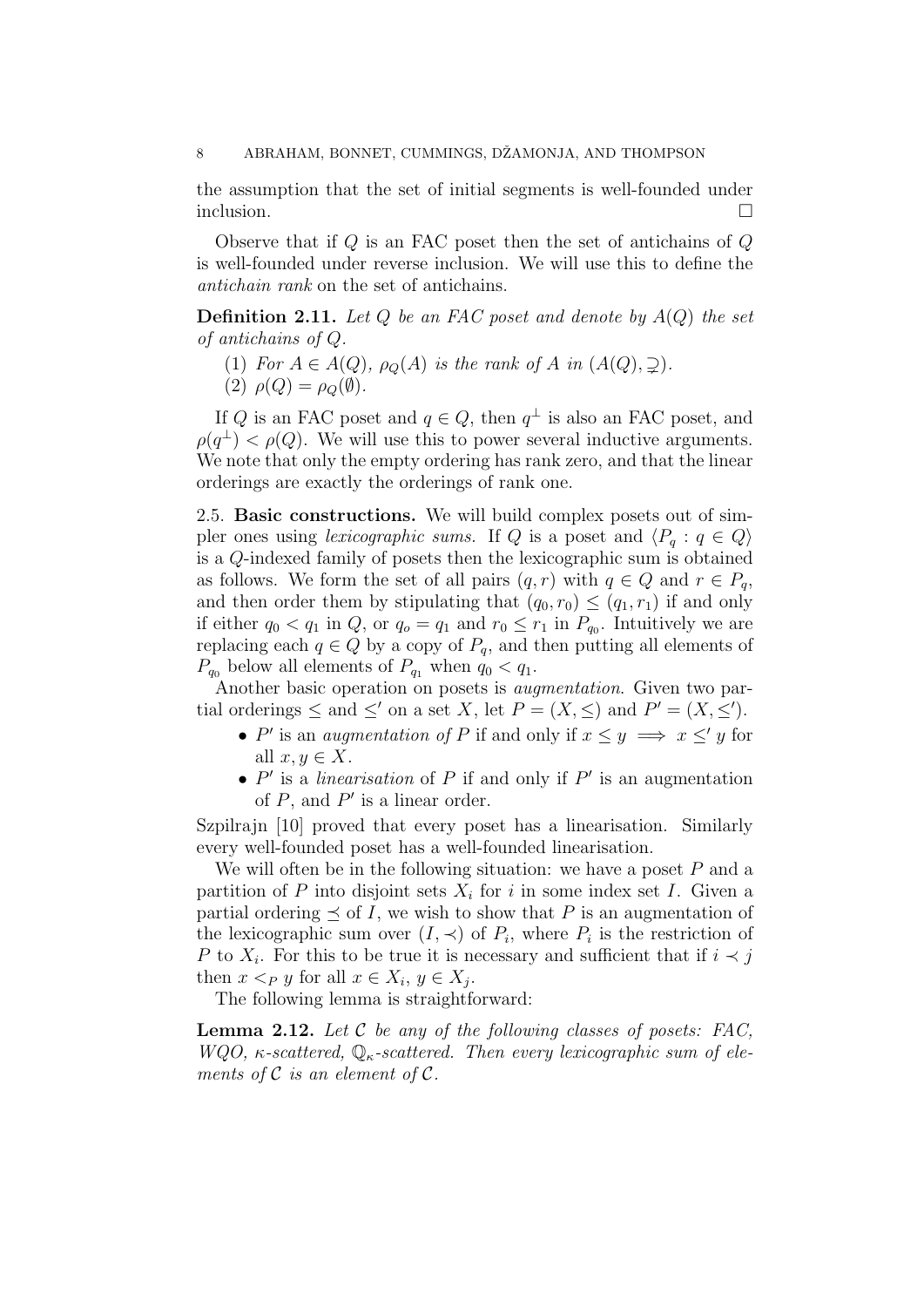2.6. Cofinal and co-initial sets. It is a standard fact that any poset P has a cofinal well-founded subset. To see this we just build a sequence of elements  $p_{\alpha} \in P$  with ordinal indices  $\alpha$ ; if  $\{p_{\alpha} : \alpha < \beta\}$  is not cofinal then we choose  $p_\beta$  so that  $p_\beta \nleq p_\alpha$  for  $\alpha < \beta$ , and if  $\{p_\alpha : \alpha < \beta\}$  is cofinal then we halt the construction. We see that  $p_{\alpha} < p_{\beta} \implies \alpha < \beta$ for all  $\alpha$  and  $\beta$ , so that the set of  $p_{\alpha}$ 's is well-founded. Since the reversed poset  $P^*$  also has a well-founded cofinal set,  $P$  has a co-initial set which is well-founded in the reverse ordering.

When P happens to be a linear ordering, this argument allows us to write  $P$  as the lexicographic sum of its restrictions to some convex sets, indexed along a set of the form  $\gamma^* + \delta$  for some ordinals  $\gamma, \delta$ . This description of a linear ordering is often useful.

Since FAC posets are "close to linear", we can hope for a similar decomposition of an FAC poset. Abraham and Bonnet [1] proved such a decomposition result; the following Lemma summarises Lemma 3.1 in [1] (see also [5, §9.9.1]) together with the discussion immediately following that Lemma. We have included a proof sketch.

**Lemma 2.13.** Let P be an FAC poset. Then there exist an ordinal  $\zeta$ and  $p_{\alpha} \in P$ ,  $Z_{\alpha} \subseteq P$  for  $\alpha < \zeta$  such that:

- (1)  $\{p_\alpha : \alpha < \zeta\}$  is a WQO subset of P.
- (2)  $Z_{\alpha}$  is a convex set with maximum element  $p_{\alpha}$ . The  $Z_{\alpha}$  are disjoint and form a partition of P.
- (3) P is an augmentation of the lexicographic sum of the  $Z_{\alpha}$  along the index set  $(\zeta, \preceq)$ , where  $\alpha \preceq \beta \iff p_{\alpha} \leq p_{\beta}$ .

*Proof Sketch.* Choose  $p_\beta$  so that  $p_\beta \nleq p_\alpha$  for  $\alpha < \beta$ , and additionally (using Lemma 2.10) so that the initial segment  $\{p_{\alpha}: \alpha < \beta, p_{\alpha} < p_{\beta}\}\$ of the WQO  $\{p_{\alpha} : \alpha < \beta\}$  is minimal under inclusion. Then let  $Z_{\beta}$  be the set of  $p \in P$  such that  $\beta$  is minimal with  $p \leq p_{\beta}$ . Verify that if  $p_{\alpha} < p_{\beta}$  then  $Z_{\alpha} < Z_{\beta}$ .

## 3. ANALYSIS OF  $\kappa$ -SCATTERED LINEAR ORDERINGS

Throughout this section let  $\kappa$  be a fixed infinite cardinal. We will give a structure theorem for  $\kappa$ -scattered linear orderings which parallels the classical Hausdorff theorem for scattered orderings. In the Hausdorff theorem the "basic orderings" are just well-orderings and converse wellorderings, but we need a larger class of basic linear orderings.

**Definition 3.1.** Let  $\mathcal{BL}_{\kappa}$  be the class of all linear orderings D such that:

- $|D| < \kappa$ , or
- D is a well-ordering or a converse well-ordering.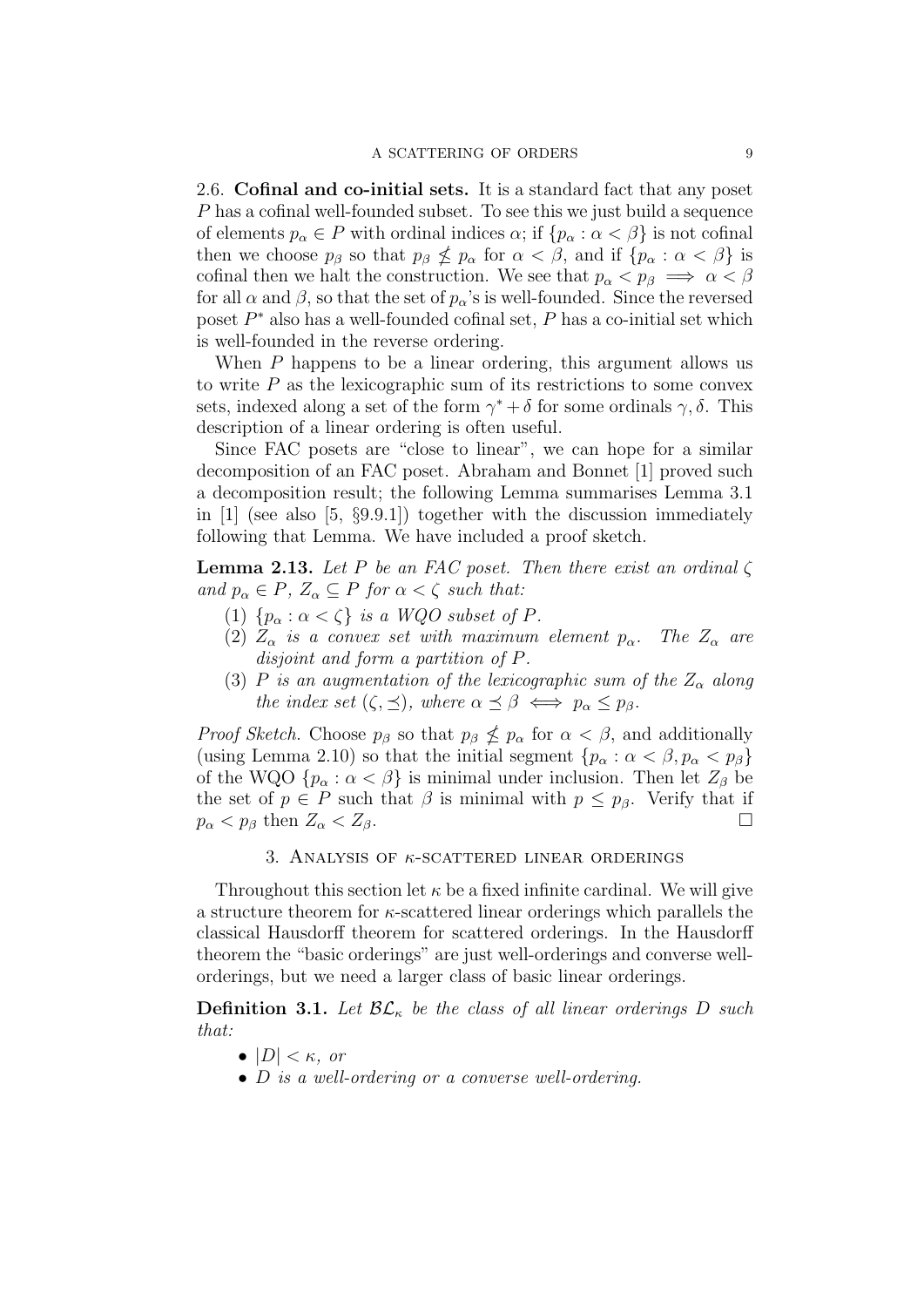#### 10 ABRAHAM, BONNET, CUMMINGS, DŽAMONJA, AND THOMPSON

We note that it is reasonable to put all the linear orderings of size less than  $\kappa$  into our basic class. While the class of all such orderings is probably very complex, they are all trivially  $\kappa$ -scattered and we should not expect our classification to say very much about them.

**Definition 3.2.** Let  $\mathcal{L}_{\kappa}$  be the least class of linear orderings which contains  $\mathcal{BL}_\kappa$ , and is closed under lexicographic sums with index set in  $\mathcal{BL}_\kappa$ .

We will need some elementary properties of the class  $\mathcal{L}_{\kappa}$ .

**Lemma 3.3.** The class  $\mathcal{L}_{\kappa}$  consists of  $\kappa$ -scattered orderings, and is closed under reversals, restrictions, and lexicographic sums with index set in  $\mathcal{L}_{\kappa}$ .

*Proof.* We will stratify  $\mathcal{L}_{\kappa}$  and then use induction on the strata. Let  $\mathcal{L}_{\kappa}^0 = \mathcal{BL}_{\kappa}$ , let  $\mathcal{L}_{\kappa}^{\alpha+1}$  be the class of all lexicographic sums of elements of  $\mathcal{L}_{\kappa}^{\alpha}$  with index set in  $\mathcal{BL}_{\kappa}$ , and let  $\mathcal{L}_{\kappa}^{\lambda} = \bigcup_{\alpha < \lambda} \mathcal{L}_{\kappa}^{\alpha}$  for  $\lambda$  limit. It is easy to see that the classes  $\mathcal{L}_{\kappa}^{\alpha}$  form an increasing sequence with union  $\mathcal{L}_{\kappa}$ . We may then verify by a routine induction that  $\mathcal{L}_{\kappa}^{\alpha}$  consists of  $\kappa$ -scattered orderings, and is closed under reversals and restrictions.

To finish we will show by induction on  $\alpha$  that  $\mathcal{L}_{\kappa}$  is closed under lexicographic sums with index set in  $\mathcal{L}_{\kappa}^{\alpha}$ . This is immediate by definition for  $\alpha = 0$ , and limit stages are easy. Suppose we have closure for sums with index sets in  $\mathcal{L}_{\kappa}^{\alpha}$ , and consider a lexicographic sum  $\sum_{a \in L} M_a$ where  $L \in \mathcal{L}_{\kappa}^{\alpha+1}$ , and  $M_a \in \mathcal{L}_{\kappa}$  for all a.

By the definition of  $\mathcal{L}_{\kappa}^{\alpha+1}$ , we may represent L as a lexicographic sum  $\sum_{b\in L'} L_b$ , where  $L' \in \mathcal{BL}_\kappa$  and  $L_b \in \mathcal{L}_\kappa^\alpha$ . For each  $b \in L'$ , the set  $I_b = \{(b, x) : x \in L_b\}$  is a convex subset of L which is order-isomorphic to  $L_b$ , in particular  $I_b \in \mathcal{L}_{\kappa}^{\alpha}$ . Let  $N_b = \sum_{a \in I_b} M_a$ , then  $N_b$  is a convex subset of  $\sum_{a\in L} M_a$ . Also  $N_b$  is a lexicographic sum of elements of  $\mathcal{L}_{\kappa}$ with index set in  $\mathcal{L}_{\kappa}^{\alpha}$ , so that  $N_b \in \mathcal{L}_{\kappa}$  by our induction hypothesis. Clearly  $\sum_{a \in L} M_a$  is isomorphic to  $\sum_{b \in L'} N_b$ , a lexicographic sum of elements of  $\mathcal{L}_{\kappa}$  with index set in  $\mathcal{BL}_{\kappa}$ , and so  $\sum_{a \in L} M_a \in \mathcal{L}_{\kappa}$ .

We will soon show that  $\mathcal{L}_{\kappa}$  is exactly the class of  $\kappa$ -scattered orderings, but before that we develop some machinery. The arguments here are parallel to those in one of the standard proofs of Hausdorff's Theorem.

**Definition 3.4.** For a linear order  $L$ , we define an equivalence relation  $E<sup>L</sup>$  by letting a $E<sup>L</sup>$  b if and only if the open interval bounded by a and b has cardinality less than  $\kappa$ .

We will often omit the superscript L.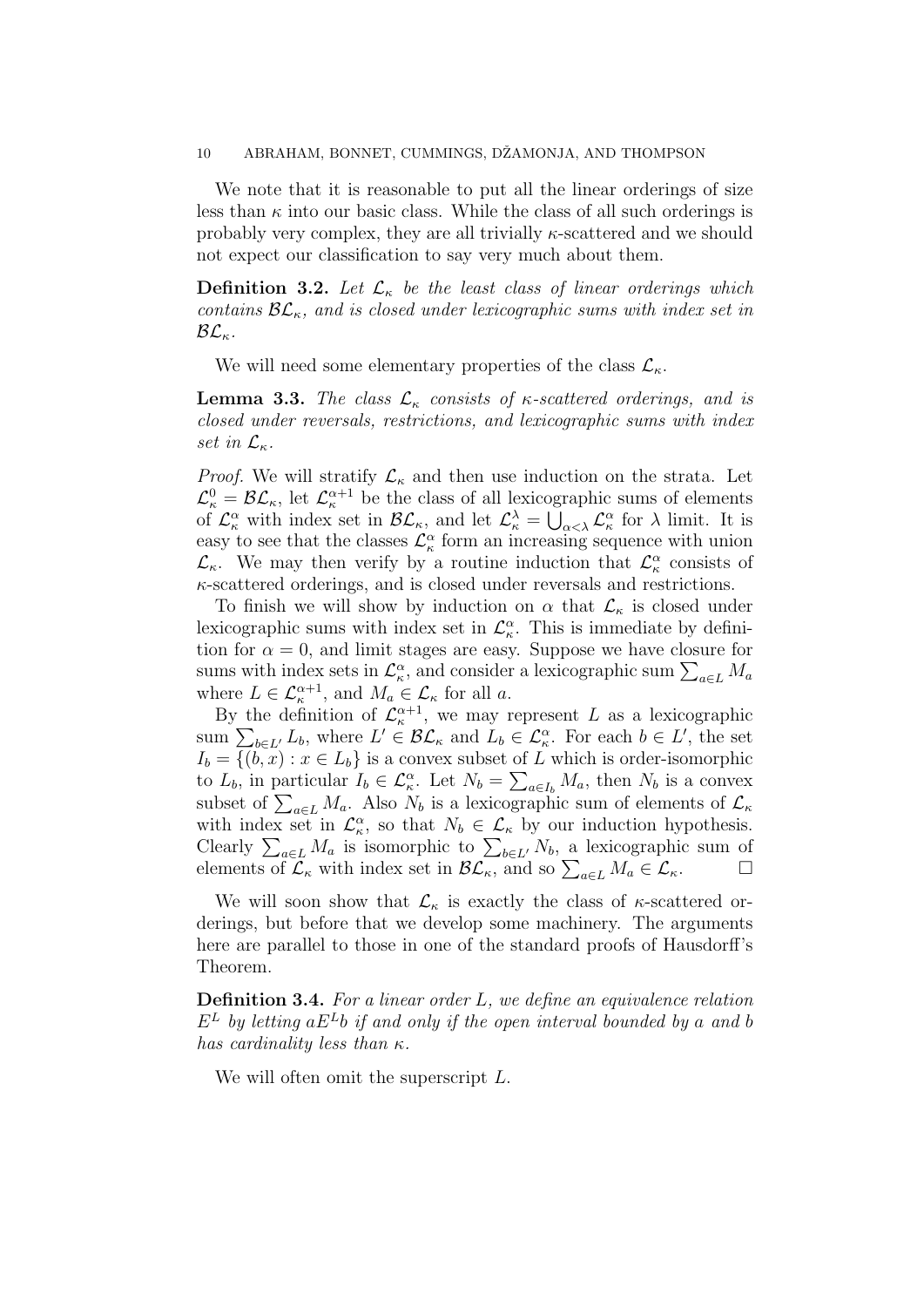**Lemma 3.5.** Let L be a linear ordering. Then

- (1) L is  $\kappa$ -dense if and only if  $|L| > 1$  and E is the identity relation on L.
- (2) If L forms a single equivalence class under E, then  $L \in \mathcal{L}_{\kappa}$ .

Proof. The first claim is immediate from the definition of the relation  $E$ . For the second claim let  $L$  form a single  $E$ -class. As is true for any linear ordering, we may find ordinals  $\gamma$  and  $\delta$  such that L can be written as a lexicographic sum of points and bounded intervals indexed by  $\gamma^* + \delta$ ; since L forms a single E-class each term in this sum is a linear ordering of size less than  $\kappa$ . It follows immediately from the closure properties of  $\mathcal{L}_{\kappa}$  that  $L \in \mathcal{L}_{\kappa}$ .

We note that each equivalence class of  $E$  is convex, so that the quotient  $L/E$  can naturally be given the structure of a linear ordering. The operation which maps L to  $L/E$  will play an important role for us, analogous to that of the Cantor-Bendixson derivative in the proof of the Perfect Set Theorem. As one would expect from this analogy, we will need to iterate this operation.

**Definition 3.6.** Given a linear ordering  $L$  we define by recursion equivalence relations  $E_{\alpha}$  on L, which will have convex equivalence classes and will increase as  $\alpha$  increases. We denote by  $L_{\alpha}$  the quotient  $L/E_{\alpha}$  with the natural linear ordering, and by  $[a]_{\alpha}$  the class of a in the relation  $E_{\alpha}$ .

- $E_0$  is the identity relation.
- $aE_{\alpha+1}b$  if and only if  $[a]_{\alpha}E^{L_{\alpha}}[b]_{\alpha}$ .
- For  $\lambda$  limit,  $aE_{\lambda}b$  if and only if there is  $\alpha < \lambda$  such that  $aE_{\alpha}b$ .

Note in particular that  $L_{\alpha+1}$  is isomorphic to the quotient of  $L_{\alpha}$  by  $E^{L_{\alpha}}$ .

**Definition 3.7.** If L is a linear ordering,  $\lambda(L)$  is the least ordinal  $\alpha$ such that  $E_{\alpha} = E_{\alpha+1}$ .

It is easy to see that  $\lambda(L)$  exists and  $\lambda(L) < |L|^+$ .

**Lemma 3.8.** If L is  $\kappa$ -scattered then  $|L_{\lambda(L)}| = 1$ .

*Proof.* Let  $\alpha = \lambda(L)$ , and suppose for contradiction that  $|L_{\alpha}| > 1$ . Since  $E_{\alpha} = E_{\alpha+1}$ ,  $E^{L_{\alpha}}$  is the identity relation on  $L_{\alpha}$ . Since  $L_{\alpha}$  has more than one point,  $L_{\alpha}$  is a  $\kappa$ -dense linear ordering. Choosing representative elements for each class in  $L_{\alpha}$ , and recalling that the classes are convex sets in L, we obtain an order preserving map from  $L_{\alpha}$  into L. This contradicts the assumption that L is  $\kappa$ -scattered.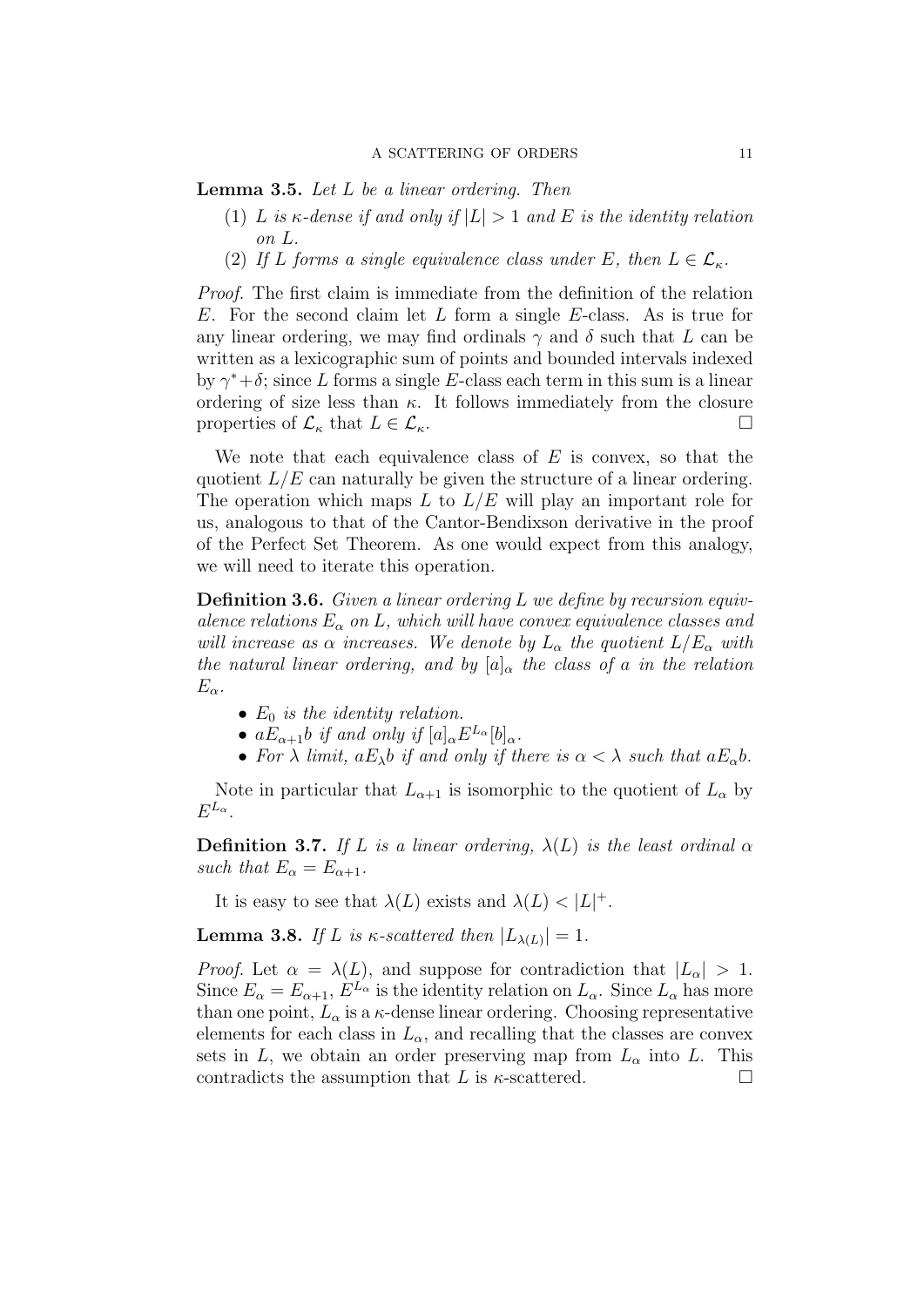We need one more easy technical fact.

## **Lemma 3.9.** Let  $L$  be a linear ordering. Then

- (1) If M is a convex set in L,  $E^M_\alpha$  is the restriction of  $E^L_\alpha$  to M.
- (2) If M is an equivalence class of  $E_{\alpha}$  then  $\lambda(M) \leq \alpha$ .

*Proof.* The first claim follows by a straightforward induction on  $\alpha$ . For the second claim observe that  $M$  is convex, hence by the first claim  $|M_{\alpha}| = 1$  and so by definition  $\lambda(M) \leq \alpha$ .

We can now give the promised analysis of  $\kappa$ -scattered linear orderings.

Theorem 3.10. Let L be a linear ordering. Then the following are equivalent:

(1) L is  $\kappa$ -scattered.

$$
(2) L \in \mathcal{L}_{\kappa}.
$$

(3)  $|L_{\lambda(L)}| = 1$ .

*Proof.* Lemma 3.3 implies that orderings in  $\mathcal{L}_{\kappa}$  are  $\kappa$ -scattered, and Lemma 3.8 implies that L being  $\kappa$ -scattered implies  $|L_{\lambda}(L)| = 1$ . To finish we show by induction on  $\lambda(L)$ , for all linear orders L simultaneously, that if  $|L_{\lambda(L)}| = 1$  then L is  $\kappa$ -scattered. If  $\lambda(L) = 0$  then  $|L| = 1$ and there is nothing to do.

Suppose that  $\lambda(L)$  is a successor ordinal, say  $\lambda(L) = \alpha + 1$ . The key points are that we can view  $L$  as the lexicographic sum of the  $E_{\alpha}$ -classes with index ordering  $L_{\alpha}$ , and that since  $|L_{\alpha+1}| = 1$  any two points of  $L_{\alpha}$  are equivalent in  $E^{L_{\alpha}}$ .

By Lemma 3.9, if M is a  $E_{\alpha}$ -class then  $\lambda(M) \leq \alpha$ , and so by induction  $M \in \mathcal{L}_{\kappa}$ . By Lemma 3.5  $L_{\alpha} \in \mathcal{L}_{\kappa}$ . By definition the class  $\mathcal{L}_{\kappa}$  is closed under lexicographic sums, so  $L \in \mathcal{L}_{\kappa}$ .

Finally suppose that  $\lambda(L)$  is a limit ordinal, say  $\lambda(L) = \lambda$ . Let  $a \in L$ be arbitrary and let  $A_{\gamma}$  be the  $E_{\gamma}$ -class of a; we note that  $A_{\gamma}$  is convex,  $A_{\gamma}$  increases with  $\gamma$  and  $L = \bigcup_{\gamma < \lambda} A_{\gamma}$ .

By Lemma 3.9  $\lambda(A_{\gamma}) \leq \gamma$ , so by induction  $A_{\gamma} \in \mathcal{L}_{\kappa}$ . Now let  $L_{\gamma} = \{b < a : b \in A_{\gamma+1} \setminus A_{\gamma}\}\$ and  $R_{\gamma} = \{b > a : b \in A_{\gamma+1} \setminus A_{\gamma}\}\$ . Since  $\mathcal{L}_{\kappa}$  is closed under restriction, each of these sets is in  $\mathcal{L}_{\kappa}$ . If  $\gamma < \delta < \lambda$ then  $L_{\delta} < L_{\gamma} < A_0 = \{a\} < R_{\gamma} < R_{\delta}$ ; so L is the lexicographic sum indexed by  $\lambda^* + 1 + \lambda$  of orderings in  $\mathcal{L}_{\kappa}$ , hence  $L \in \mathcal{L}_{\kappa}$ .

Theorem 3.10 can be used to prove analogues of classical facts about scattered posets. We give some easy examples.

Corollary 3.11. Let  $\lambda = cf(\lambda) \geq \kappa$ , and let  $S_{\lambda}$  be the class of linear orderings of size less than  $\lambda$ . Then  $\mathcal{L}_{\kappa} \cap S_{\lambda}$  is the least class that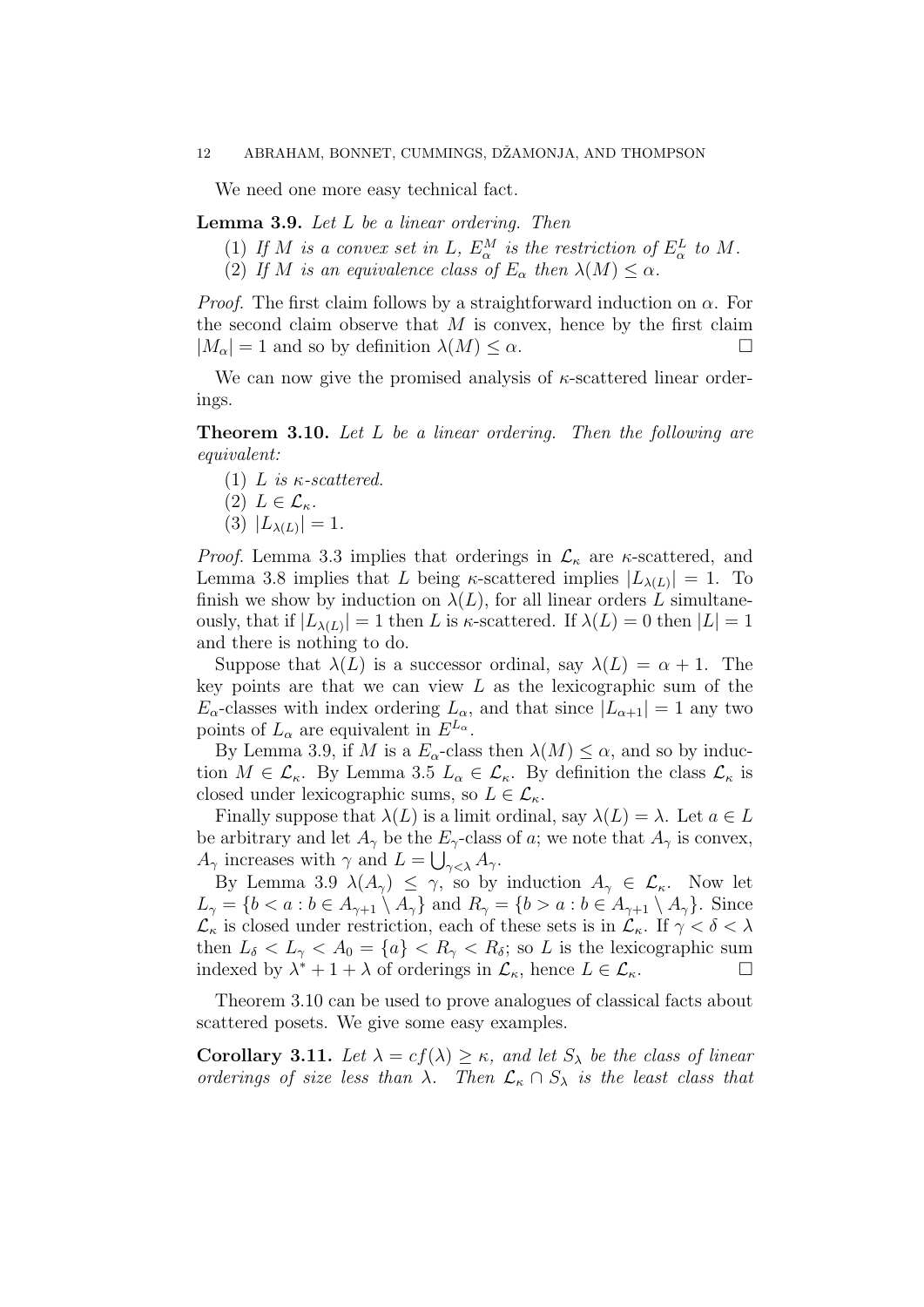contains  $\mathcal{BL}_\kappa \cap S_\lambda$  and is closed under lexicographic sums with index set in  $\mathcal{BL}_\kappa \cap S_\lambda$ .

*Proof.* Since  $\lambda$  is regular, forming the closure of  $\mathcal{BL}_{\kappa} \cap S_{\lambda}$  under lexicographic sums with index in this class only generates elements of  $S_{\lambda}$ , and clearly everything so generated is in  $\mathcal{L}_{\kappa}$ . Conversely if we take an element of  $\mathcal{L}_{\kappa} \cap S_{\lambda}$  and analyse it by Theorem 3.10, only elements of  $\mathcal{BL}_{\kappa} \cap S_{\lambda}$  appear in this analysis.

The next result is a generalisation of a result of Fraïssé  $[5, §5.3.2]$ 

Corollary 3.12. Let L be a  $\kappa$ -scattered linear ordering of cardinality  $\kappa$ . Then there is an ordinal less than  $\kappa^+$  which does not embed into L.

*Proof.* Applying Corollary 3.11 with  $\lambda = \kappa^+$ ,  $\mathcal{L}_{\kappa} \cap S_{\kappa^+}$  is the least class that contains  $\mathcal{BL}_{\kappa} \cap S_{\kappa^+}$  and is closed under lexicographic sums with index set in  $\mathcal{BL}_\kappa \cap S_{\kappa^+}$ . A routine induction shows that for every  $L \in \mathcal{L}_{\kappa} \cap S_{\kappa^+}$  there is an ordinal  $\gamma < \kappa^+$  such that  $\gamma$  does not embed into  $L$ .

A classical result by Laver [7] states that the class of  $\sigma$ -scattered linear orderings is well-quasi-ordered (actually better-quasi-ordered) under embeddability. We consider the question of whether this kind of result can be extended to cover  $\kappa$ -scattered linear orderings for  $\kappa$  uncountable. The situation depends on the value of  $\kappa$ .

It follows from Theorem 3.10, together with the closure properties of  $\sigma$ -scattered orderings, that every  $\aleph_1$ -scattered linear ordering is  $\sigma$ scattered. So it follows from Laver's theorem that the class of  $\aleph_1$ scattered linear orderings is better-quasi-ordered under embeddability. We note that the class of  $\sigma$ -scattered orderings contains some  $\aleph_1$ -dense linear orderings, for example the set of all finite sequences from  $\omega_1$  with the reverse lexicographic ordering, so it is properly larger than the class of  $\aleph_1$ -scattered linear orderings.

The situation is different for the class of  $\aleph_2$ -scattered linear orderings, which trivially includes the class of all orderings of cardinality  $\aleph_1$ . It is a standard fact that if  $\kappa$  is uncountable then there are  $2^{\kappa}$  pairwise non-embeddable linear orderings. Stronger results along these lines are known: for example Todorčević [11] gave an elegant construction of a class of  $2^{\kappa}$  pairwise non-embeddable rigid  $\kappa$ -dense linear orderings.

#### 4. κ-fat FAC partial orders

As we will see in Theorem 4.2, in general  $\kappa$ -fat posets need not embed  $\kappa$ -dense linear orderings. But the situation is better for  $\kappa$ -fat FAC posets.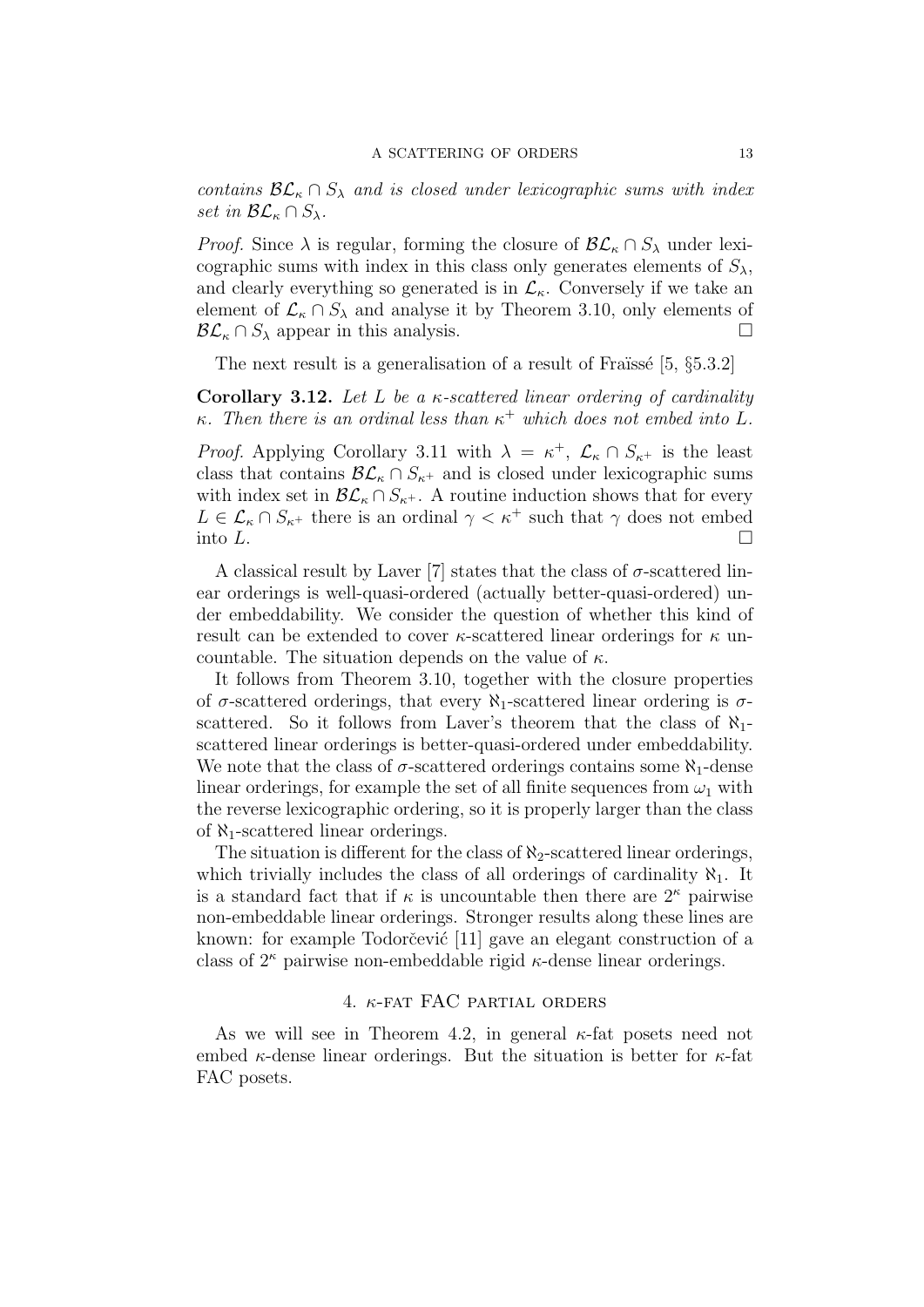**Theorem 4.1.** If P is a  $\kappa$ -fat FAC poset then P embeds a  $\kappa$ -dense linear ordering.

Proof. We will proceed by induction on the rank of P. There are two cases to consider:

**Case one:** There is  $p \in P$  such that  $p^{\perp}$  is not an antichain. In this case, by the remarks after Definition 2.11,  $p^{\perp}$  is a  $\kappa$ -fat FAC poset of lower rank, which embeds a  $\kappa$ -dense linear ordering by induction. **Case two:** For every  $p \in P$ ,  $p^{\perp}$  is an antichain.

Claim. Distinct maximal antichains are disjoint.

Let  $C, D$  be distinct maximal antichains. Suppose for a contradiction that there is  $p \in C \cap D$ . Choose  $q \in D - C$ . By the maximality of C, q is comparable with some element r of C. Since  $q, p$  are both in the antichain D,  $q \perp p$  and so  $r \neq p$ . Since C is an antichain  $r \perp p$ . So  $p^{\perp}$ is not an antichain, a contradiction.

Claim. If C and D are distinct maximal antichains, every element of C is compatible with every element of D.

If not there are  $c \in C$  and  $d \in D$  with  $c \perp d$ . We can extend the antichain  $\{c, d\}$  to a maximal antichain E, then E meets C but  $E \neq C$ . This contradicts the last claim.

**Claim.** If C and D are distinct maximal antichains then either every element of  $C$  is less than every element of  $D$  or vice versa.

Suppose that  $c_1 < d < c_2$  with  $c_1, c_2 \in C$  and  $d \in D$ . Then  $c_1$  is comparable with  $c_2$ , but this is impossible since C is an antichain. Our claim now follows from the preceding one.

Claim. P embeds a  $\kappa$ -dense linear ordering.

By the previous claim,  $P$  is the lexicographic sum of a linearly ordered set of antichains, say the order type is  $L$ . Since  $P$  is FAC, each antichain is finite. Since  $\kappa$  is infinite the linear order L is  $\kappa$ -dense. Clearly  $P$  embeds  $L$ .

Without the FAC the situation is different.

**Theorem 4.2.** There is an  $\aleph_1$ -fat poset with no uncountable chain and no uncountable antichain.

*Proof.* We start by recalling a standard example (due to Sierpinski [9]) of an uncountable poset with no uncountable chains or antichains. Let  $r_{\alpha}$  for  $\alpha < \omega_1$  be distinct real numbers. Consider the well-founded partial order  $\prec$  on  $\omega_1$  in which  $\alpha \prec \beta$  if and only if both  $\alpha < \beta$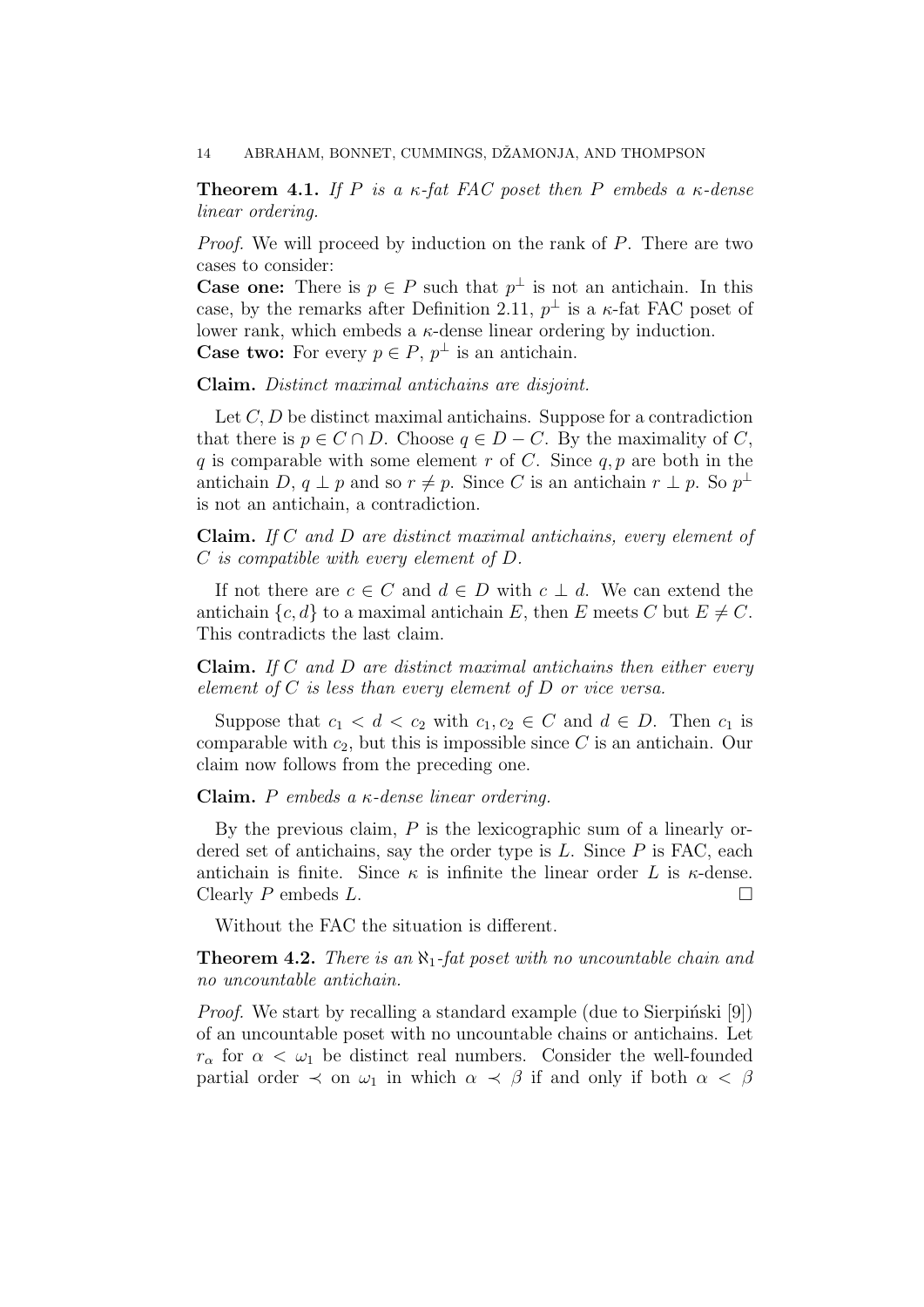and  $r_{\alpha} < r_{\beta}$ ; it follows readily from the separability of R that there are no uncountable chains or antichains in this partial ordering. It is immediate from the definition that  $\{\alpha : \alpha \prec \beta\}$  is countable for each β.

For our purposes we must thin out  $(\omega_1, \prec)$  slightly. Let X be the set of  $\beta$  for which  $\{\alpha : \beta \prec \alpha\}$  is countable, then we claim that X is uncountable. For if not we may build an  $\omega_1$ -sequence  $\langle \beta_{\gamma} : \gamma < \omega_1 \rangle$ of pairwise incomparable elements of X, by choosing at step  $\gamma$  some  $\beta_{\gamma} \in X$  which does not lie in the countable set  $\{\beta : \exists \delta < \gamma \beta \mid \beta_{\delta}\}.$ Now let  $P = (\omega_1 - X, \prec)$ ; then P is an uncountable well-founded poset, P has no uncountable chain or antichain, and in addition for every  $p \in P$  there are uncountably many  $q \in P$  with  $q \succ p$ .

We now define a poset  $Q$ . The elements of  $Q$  are finite sequences from  $P$ , and the ordering on  $Q$  is the following "inverse lexicographic ordering". Given  $x = (q_0, \ldots q_{m-1})$  and  $y = (r_0, \ldots, r_{n-1}), x < y$  if and only if

- there is i such that  $q_i \neq r_i$ , and  $q_i \prec r_i$  for the least such i, or
- $m > n$  and  $q_i = r_i$  for every  $i < n$ .

## Claim. Q is  $\aleph_1$ -fat.

Let  $x = (q_0, \ldots q_{m-1})$  and  $y = (r_0, \ldots, r_{n-1})$  with  $x < y$ . There are two cases to consider. If  $x$  and  $y$  disagree at some point, then all sequences of the form  $w = y \sim p$  are such that  $x < w < y$ . If on the other hand  $x$  properly extends  $y$ , then all sequences of the form  $w = y \sim p$  with  $p \succ q_n$  are such that  $x < w < y$ . In either case our choice of P assures us that there are  $\aleph_1$  many possibilities for w.

#### Claim. Q has no uncountable chain.

Suppose for a contradiction that  $\langle x_{\alpha} : \alpha < \omega_1 \rangle$  is a sequence of distinct pairwise comparable elements. Without loss of generality all the  $x_{\alpha}$  have the same length n, say  $x_{\alpha} = (p_0^{\alpha}, \dots p_{n-1}^{\alpha})$ . Let  $C_0 = \{p_0^{\alpha}$ :  $\alpha \in \omega_1$ , then  $C_0$  must form a chain in P, since the order on Q is lexicographic. Since  $P$  has only countable chains,  $C_0$  is countable, and we may find an uncountable  $A_0 \subseteq \omega_1$  and a fixed  $c_0 \in C_0$  such that  $p_{\alpha}^{0} = c_{0}$  for all  $\alpha \in A_{0}$ . Repeating this argument we find uncountable sets  $A_0 \supseteq \ldots \supseteq A_{n-1}$  and  $c_0, \ldots c_{n-1}$  such that  $p_j^{\alpha} = c_j$  for all  $\alpha \in A_j$ . So  $x_{\alpha} = (c_0, \ldots c_{n-1})$  for all  $\alpha \in A_{n-1}$ , contradicting our assumption that the  $x_{\alpha}$  are distinct.

A very similar argument shows that  $Q$  has no uncountable antichain, concluding the proof.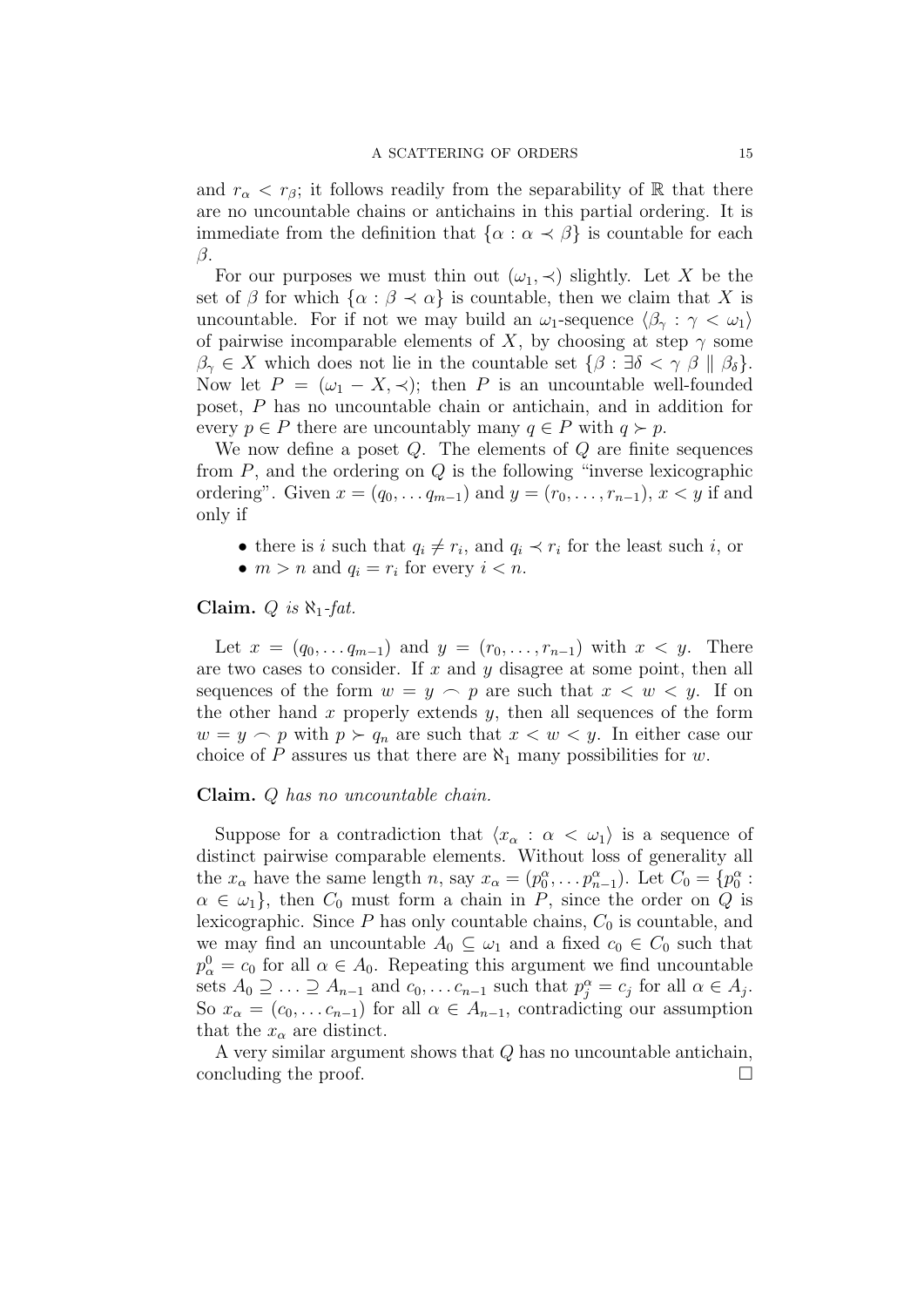#### 16 ABRAHAM, BONNET, CUMMINGS, DŽAMONJA, AND THOMPSON

## 5. AUGMENTATIONS OF  $\kappa$ -SCATTERED AND  $\mathbb{Q}_{\kappa}$ -SCATTERED POSETS

An important step in the proof of Abraham and Bonnet's structure theorem for scattered FAC posets [1] is an argument that the class of scattered FAC posets is closed under augmentation. Džamonja and Thompson [4] proved that a similar result holds for  $\kappa$ -scattered and  $\mathbb{Q}_{\kappa}$ -scattered posets. The following fact records part of the information from [4, Lemma 2.11].

Fact 5.1. Let  $P$  be an FAC poset.

- (1) If P is  $\kappa$ -scattered then all augmentations of P are  $\kappa$ -scattered.
- (2) If P is  $\mathbb{Q}_{\kappa}$ -scattered then all augmentations of P are  $\mathbb{Q}_{\kappa}$ -scattered.

Theorem 4.1 can be used to give an alternative proof of part (1) from Fact 5.1, and we record this proof here.

Alternative proof of (1). We start by reducing to a simpler case. Suppose that there is a FAC  $\kappa$ -scattered poset P with an augmentation  $P'$ that embeds a  $\kappa$ -dense linear ordering. Then we may further augment P' to obtain a linear ordering  $P''$  with a subset L which is  $\kappa$ -dense in the ordering of  $P''$ . The class of FAC  $\kappa$ -scattered posets is closed under restriction, so the restriction of P to L is a  $\kappa$ -scattered FAC poset which has a  $\kappa$ -dense linearisation. It will therefore suffice to prove that every linearisation of a FAC  $\kappa$ -scattered poset is not  $\kappa$ -dense.

Suppose for a contradiction that  $P$  is an FAC  $\kappa$ -scattered poset and that  $P'$  is a  $\kappa$ -dense linearisation of P. By Theorem 4.1 the poset P is not  $\kappa$ -fat, so we may find  $a_0^0 < a_0^1$  in P such that the interval  $I_0 = (a_0^0, a_0^1)_P$  has size less than  $\kappa$ . Since P' is  $\kappa$ -dense the interval  $J_0 = (a_0^0, a_0^1)_{P'}$  is a  $\kappa$ -dense linear ordering; so  $J_0 - I_0$  is also such an ordering. We note that every element of  $J_0 - I_0$  must be incomparable with at least one of  $a_0^0, a_0^1$  in P, for if it were comparable with both it would have to lie between them in  $P$  and so would belong to  $I_0$ . Appealing to Lemma 2.2 we may find  $K_0 \subseteq J_0 - I_o$  and  $i_0 \in 2$  such that the restriction of  $P'$  to  $K_0$  is  $\kappa$ -dense, and every element of  $K_0$  is incomparable with  $a_0^{i_0}$  in P.

Let  $P_1$  be the restriction of P to  $K_0$ , and let  $P'_1$  be the restriction of  $P'$  to this set. Now  $P'_1$  is a  $\kappa$ -scattered FAC poset with a  $\kappa$ -dense linearisation so we may appeal to Theorem 4.1 again, and find  $a_1^0 < a_1^1$ in  $K_0$  such that  $I_1 = (a_1^0, a_1^1)_{P_1}$  has size less than  $\kappa$ . Repeating the argument we will choose inductively  $a_n^0$ ,  $a_n^1$ ,  $I_n$ ,  $J_n$ ,  $K_n$ ,  $i_n$ ,  $P_n$ ,  $P'_n$ , such that:

- $I_n = (a_n^0, a_n^1)_{P_n}, I_n$  has size less than  $\kappa$ .
- $J_n = (a_n^0, a_n^1)_{P_n'}, J_n$  is a  $\kappa$ -dense linear ordering.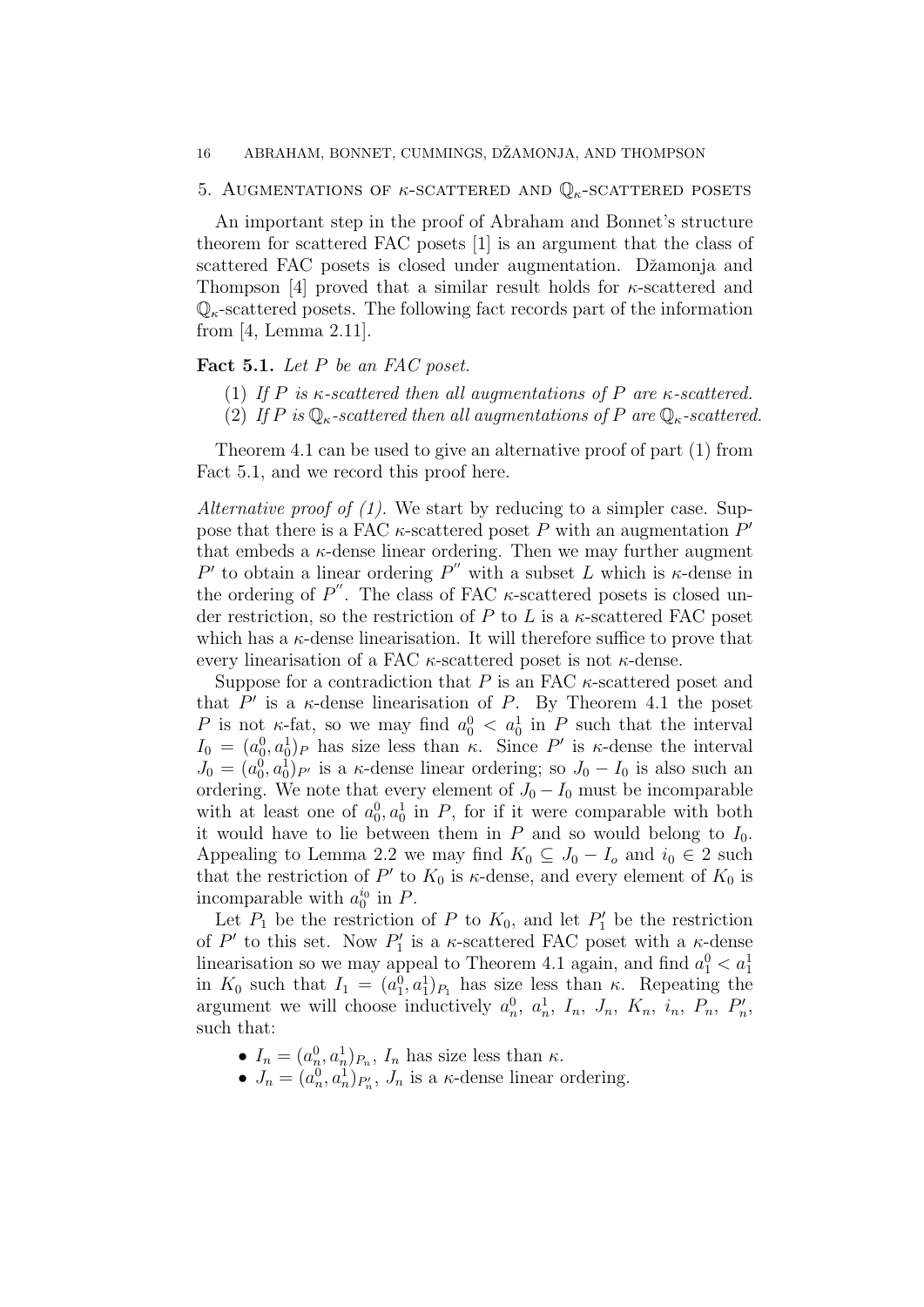- Every element of  $J_n I_n$  is incomparable with at least one of  $a_n^0, a_n^1$  in  $P$ .
- $K_n \subseteq J_n I_n$ , and every element of  $K_n$  is incomparable with  $a_n^{i_n}$  in  $P$ .
- $P_{n+1}$  is the restriction of P to  $K_n$ , and  $P_{n+1}$  is a  $\kappa$ -scattered FAC poset.
- $P'_{n+1}$  is the restriction of P' to  $K_n$ , and  $P'_{n+1}$  is a  $\kappa$ -dense linear order.

To finish we choose i such that  $i_n = i$  for infinitely many n, and let  $A = \{n : i_n = i\}$ . Suppose that  $m, n \in A$  with  $m < n$ . Then by construction  $a_n^i \in K_m$ ,  $a_n^i$  is incomparable with  $a_m^{i_m}$ , and  $a_m^{i_m} = a_m^i$ . It follows that  $\{a_n^i : n \in A\}$  is an infinite antichain in P, a contradiction since P is an FAC poset. This contradiction concludes the proof.  $\Box$ 

Using an example from a previous section, we may see that the FAC hypothesis in Fact 5.1 is crucial.

**Theorem 5.2.** There is a uncountable poset  $Q$  such that

- (1) Q has no uncountable chains or antichains (in particular Q is  $\aleph_1$ -scattered).
- (2) Q has an  $\aleph_1$ -dense linearisation with no strictly decreasing  $\omega_1$ sequence.

Proof. We take as Q the poset from Theorem 4.2. We recall that we started with a poset P of size  $\aleph_1$  such that

- P has no uncountable chain or antichain.
- $P$  is well-founded.
- For every  $p \in P$  there are countably many q with  $q < p$ , and uncountably many q with  $q > p$ .

We then defined  $Q$  to be the set of finite sequences from  $P$ , ordered by the inverse lexicographic ordering.

We will now linearise  $P$ , in a judicious fashion. From the properties of  $P$  it follows that each element of  $P$  has countable rank, and the set of elements of a fixed rank is countable, so we may find  $P'$  which is a linearisation of P with order type  $\omega_1$ . This induces a linearisation  $Q'$ of Q, whose order type is that of the finite sequences from  $\omega_1$  under the inverse lexicographic ordering. It is now routine to check, by arguments like those of Theorem 4.2, that  $Q'$  is  $\aleph_1$ -dense and has no decreasing  $\omega_1$ -chain.

#### 6. Forbidden linear orders in FAC posets

In this section we will prove a rather general theorem about classes of FAC posets defined by forbidding certain linear orderings. To be a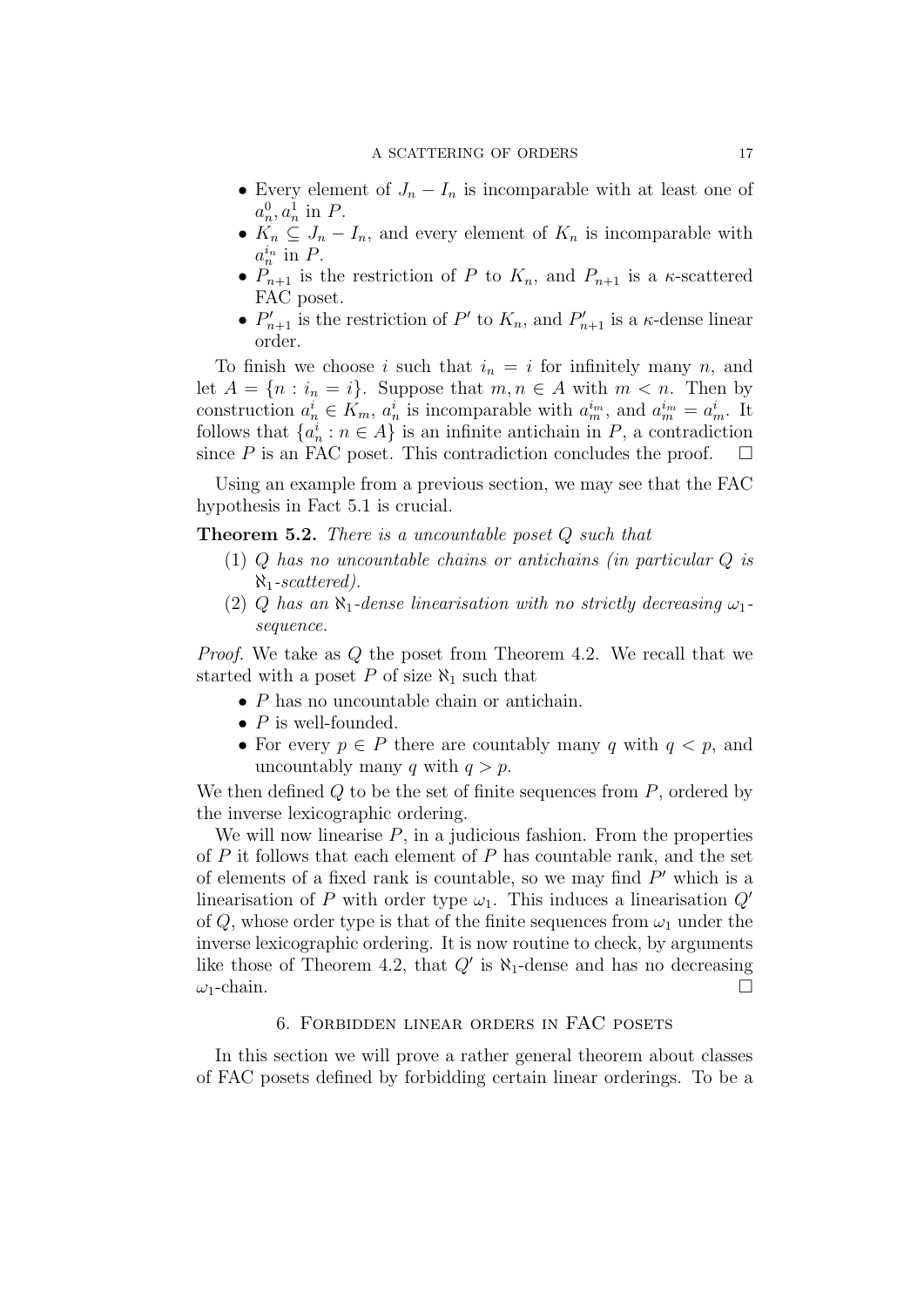bit more precise, given a class  $\mathcal{G}_0$  of linear orderings, we will consider the class  $\mathcal G$  of FAC posets in which every chain belongs to  $\mathcal G_0$ . We will prove that under mild assumptions on  $\mathcal{G}_0$ , every element of  $\mathcal{G}$  can be built up from members of  $\mathcal{G}_0$ .

**Definition 6.1.** A class  $\mathcal{G}_0$  of linear orderings is reasonable if and only if  $\mathcal{G}_0$  contains a nonempty ordering and is closed under reversals and restrictions.

**Definition 6.2.** Given a reasonable class  $\mathcal{G}_0$  of linear orderings, the closure  $cl(G_0)$  of  $G_0$  is the least class of posets which contains  $G_0$  and is closed under the operations:

- Lexicographic sum with index set either a WQO poset, the inverse of a WQO poset, or an element of  $\mathcal{G}_0$ .
- Augmentation.

It is easy to see that  $cl(G_0)$  consists of FAC posets and is closed under restrictions and reversals.

The following technical lemma records another useful closure property of  $cl(\mathcal{G}_0)$ .

**Lemma 6.3.** Let Q be a poset, and suppose that there is  $q \in Q$  be such that  $q^{\parallel}$  and  $q^{\perp}$  are both in  $cl(\mathcal{G}_0)$ . Then  $Q \in cl(\mathcal{G}_0)$ .

*Proof.* Let  $X_0 = q^{\parallel}$  and  $X_1 = q^{\perp}$ . Now we form a lexicographic sum  $Q'$ of the orderings  $X_i$ , ordering the indices so that 0 is incomparable with 1. Since the  $X_i$  both lie in  $cl(G_0)$  and finite posets are trivially WQO,  $Q' \in cl(\mathcal{G}_0)$ . Clearly Q is an augmentation of  $Q'$ , so  $Q \in cl(\mathcal{G}_0)$ .

**Theorem 6.4.** Let  $\mathcal G$  be the class of FAC posets such that every chain is in  $\mathcal{G}_0$ . Then  $\mathcal{G} \subseteq cl(\mathcal{G}_0)$ .

Proof. We will proceed by induction on the antichain rank of an FAC poset  $P \in \mathcal{G}$ . We note that since  $\mathcal{G}_0$  is closed under restriction,  $\mathcal{G}_0 \subseteq \mathcal{G}$ .

Let P be an FAC poset, and assume that  $Q \in cl(\mathcal{G}_0)$  for every FAC  $Q \in \mathcal{G}$  with  $\rho(Q) < \rho(P)$ . In particular  $p^{\perp} \in cl(\mathcal{G}_0)$  for every  $p \in P$ , a fact which will play a crucial role at several points.

We define a binary relation  $\equiv$  on P by stipulating that  $p \equiv q$  if and only if:

- p is incomparable with  $q$ , or
- $p \leq q$  and  $(p, q) \in cl(\mathcal{G}_0)$ , or
- $q \leq p$  and  $(q, p) \in cl(\mathcal{G}_0)$ .

Claim.  $\equiv$  is an equivalence relation.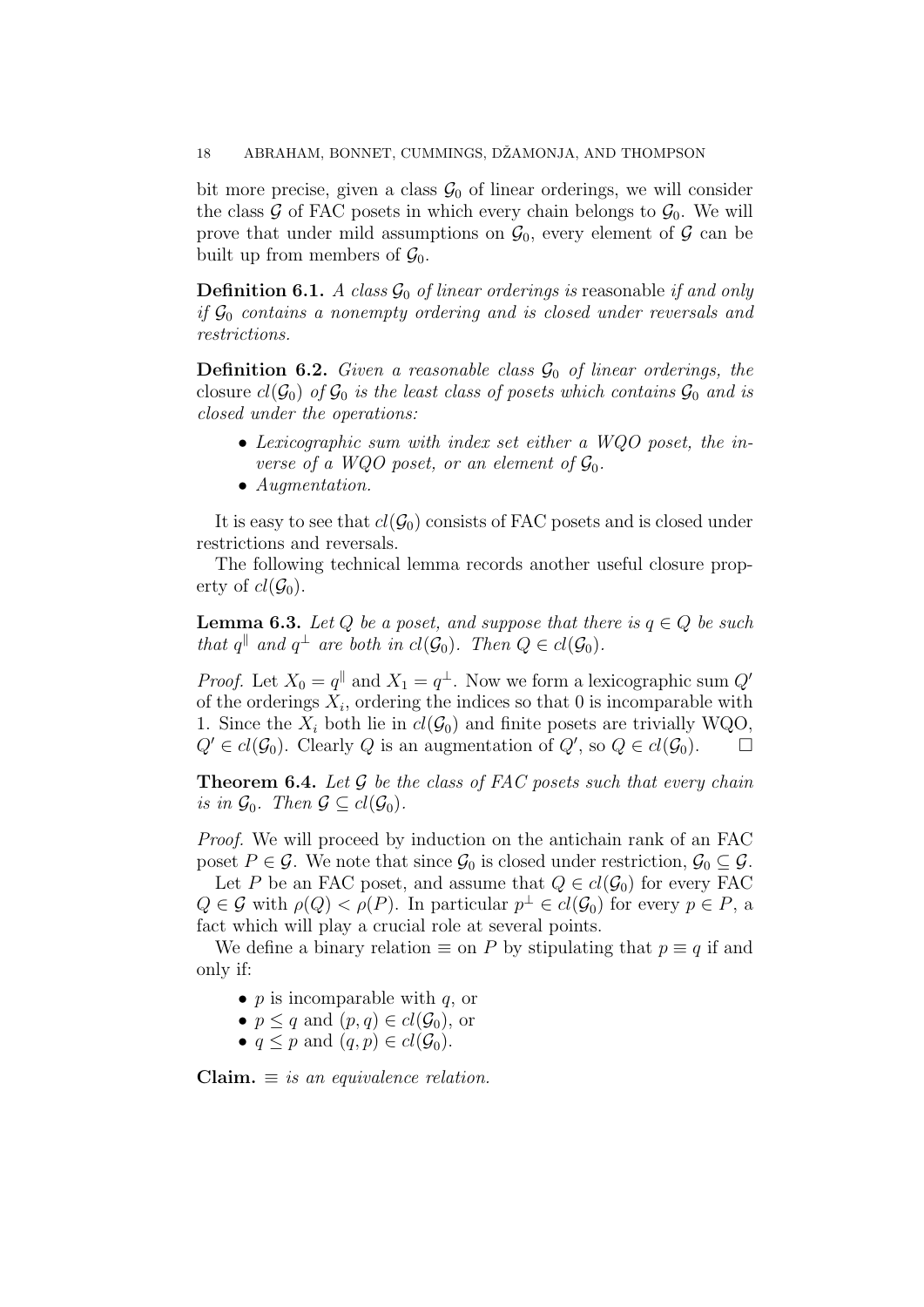Clearly  $\equiv$  is reflexive and symmetric, so we check only that it is transitive. Let  $a \equiv b$  and  $b \equiv c$ , where we may as well assume that  $a, b, c$  are distinct. There are four cases to check:

Case 1:  $a < b$  and  $b < c$ . Let  $Q = (a, c)$ . Then  $(a, b)$  and  $(b, c)$ are in  $cl(\mathcal{G}_0)$  by definition.  $b^{\perp} \in cl(\mathcal{G}_0)$  by our assumption on P, and  $b^{\perp} \cap Q \in cl(\mathcal{G}_0)$  because  $cl(\mathcal{G}_0)$  is closed under restriction. Applying Lemma 6.3 we see that  $Q \in cl(\mathcal{G}_0)$ , and so by definition  $a \equiv c$ .

Case 2:  $a < b$  and  $b \perp c$ . If  $a \perp c$  we are done, so we assume that  $a < c$ . Let  $X_0 = (a, c) \cap (a, b)$ , and  $X_1 = (a, c) - (a, b)$ . Then  $X_0 \in cl(\mathcal{G}_0)$ because  $(a, b) \in cl(\mathcal{G}_0)$ , and  $X_1 \in cl(\mathcal{G}_0)$  because  $X_1 \subseteq b^{\perp}$ . Finally  $(a, c)$  is an augmentation of the lexicographic sum of  $X_0, X_1$  in which 0, 1 are incomparable.

Case 3:  $a \perp b$  and  $b < c$ . This is exactly like the previous case.

Case 4:  $a \perp b$  and  $b \perp c$ . If  $a \perp c$  we are done, so we may as well assume that  $a < c$ . Then  $(a, c) \subseteq b^{\perp}$ , and again we are done.

**Claim.** The equivalence classes of  $\equiv$  are convex.

Let  $a < b$  with  $a \equiv b$ . Then for every  $c \in (a, b)$  we have  $(a, c) \subseteq (a, b)$ , and so  $a \equiv c$  since  $cl(\mathcal{G}_0)$  is closed under restriction.

**Claim.** Each equivalence class is in  $cl(\mathcal{G}_0)$ .

Let C be such a class, and let  $c \in C$ . By Lemma 6.3 and the fact that  $c^{\perp} \in cl(\mathcal{G}_0)$ , it will suffice to show that  $\{d \in C : d > c\}$  and  ${d \in C : d < c}$  are both in  $cl(\mathcal{G}_0)$ .

In fact we will just argue that the set  $Y = \{d \in C : d > c\}$  is in  $cl(G_0)$ , the argument for  ${d \in C : d < c}$  will be symmetric. Since Y is an FAC poset we may appeal to Lemma 2.13 and choose an ordinal ζ and  $d_{\alpha} \in Y$ ,  $Z_{\alpha} \subseteq (c, d_{\alpha})_P \subseteq Y$  for  $\alpha < \zeta$  such that

- (1)  $\{d_{\alpha} : \alpha < \zeta\}$  is a WQO subset of Y.
- (2) Each  $Z_{\alpha}$  is convex with maximum element  $d_{\alpha}$ , and the  $Z_{\alpha}$  form a partition of Y.
- (3) Y is an augmentation of the lexicographic sum of the  $Z_{\alpha}$  for  $\alpha < \zeta$ , with indices ordered by  $\alpha < \beta \iff d_{\alpha} < d_{\beta}$ .

Since C is an equivalence class,  $(c, d_{\alpha})_P \in cl(\mathcal{G}_0)$ , and so  $Z_{\alpha} \in cl(\mathcal{G}_0)$ . It follows from the closure properties of  $cl(G_0)$  that  $Y \in cl(G_0)$ .

Claim. If C and D are distinct equivalence classes, then either every element of  $C$  is less than every element of  $D$  or vice versa.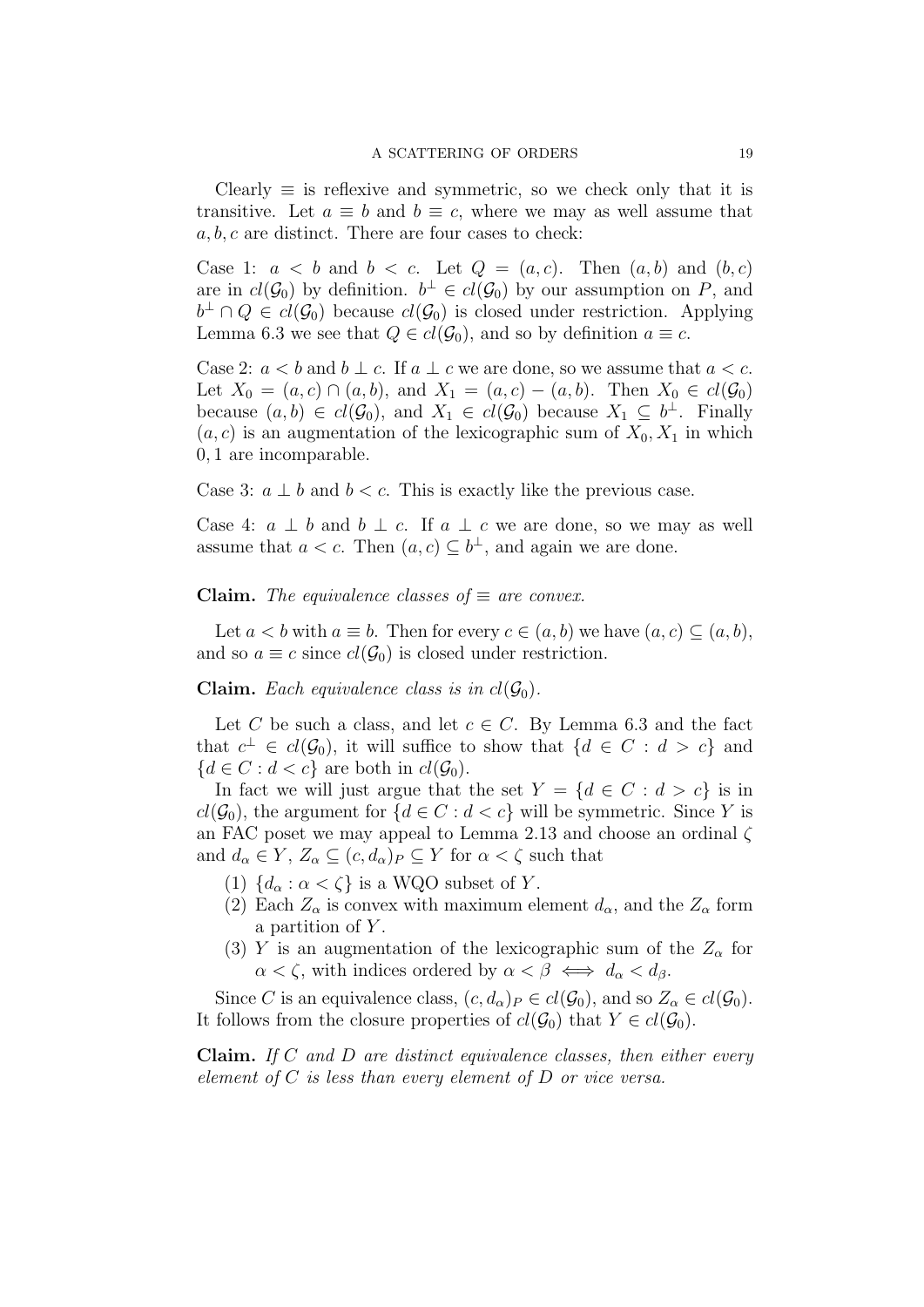#### 20 ABRAHAM, BONNET, CUMMINGS, DŽAMONJA, AND THOMPSON

Since incomparable elements are equivalent, every  $c \in C$  is comparable with every  $d \in D$ . Suppose for a contradiction that we have  $c_1 < d < c_2$  with  $c_1, c_2 \in C$  and  $d \in D$ . Since classes are convex we have  $d \in C$ , a contradiction since C and D are disjoint.

# Claim.  $P \in cl(\mathcal{G}_0)$ .

The equivalence classes are linearly ordered in some order type L, and P is an L-indexed sum of equivalence classes. In particular (choosing a point from each class)  $P$  contains a copy of  $L$ . Since every chain of P lies in  $\mathcal{G}_0$ ,  $L \in \mathcal{G}_0$ . Finally since each class is in  $cl(\mathcal{G}_0)$ , and  $cl(\mathcal{G}_0)$ is closed under lexicographic sums with index set in  $\mathcal{G}_0$ , we see that  $P \in cl(\mathcal{G}_0).$ 

Theorem 6.4 tells us that every element of  $\mathcal G$  is built up from elements of  $\mathcal{G}_0$  by a certain recipe. It does not in general guarantee that all posets built up according to this recipe are in  $\mathcal{G}$ , because for example  $\mathcal{G}$  may not be closed under augmentations.

The following result may appear slightly ad hoc, but is well-adapted for use in proving some classification results in the following section.

## **Corollary 6.5.** Let  $\mathcal{G}_0$  and  $\mathcal{G}$  be as above, and assume in addition that:

- (1)  $\mathcal{G}_0$  contains all well-orderings, and is closed under lexicographic sums with index set in  $\mathcal{G}_0$ .
- $(2)$  G is closed under augmentations.

Then  $\mathcal{G} = cl(\mathcal{G}_0)$ .

*Proof.* The extra closure assumptions on  $\mathcal{G}_0$  easily imply that  $\mathcal G$  is closed under lexicographic sums with index sets that are WQO's, converse WQO's or elements of  $\mathcal G$ . Since we also assumed that  $\mathcal G$  is closed under augmentation,  $\mathcal G$  is closed under all the operations which are used to build  $cl(\mathcal{G}_0)$ . Since  $\mathcal{G}_0 \subseteq \mathcal{G}$  it follows that  $cl(\mathcal{G}_0) \subseteq \mathcal{G}$ , and hence by Theorem 6.4 that  $cl(\mathcal{G}_0) = \mathcal{G}$ .

# 7. ANALYSIS OF  $\kappa$ -SCATTERED FAC PARTIAL ORDERINGS

In this section we prove results which characterise the  $\kappa$ -scattered FAC posets and the  $\mathbb{Q}_{\kappa}$ -scattered posets, and derive a structure theorem for countable FAC posets. The results are more satisfactory in the  $\kappa$ -scattered case, in the  $\mathbb{Q}_{\kappa}$ -scattered case we only achieve a classification relative to the class of  $\mathbb{Q}_{\kappa}$ -scattered linear orderings. The results of Section 8 will suggest that probably this is all we should hope for.

**Definition 7.1.** Let  $BP_{\kappa}$  be the class of posets P such that P is either a WQO poset, the reverse of a WQO poset, or a linear ordering of cardinality less than  $\kappa$ .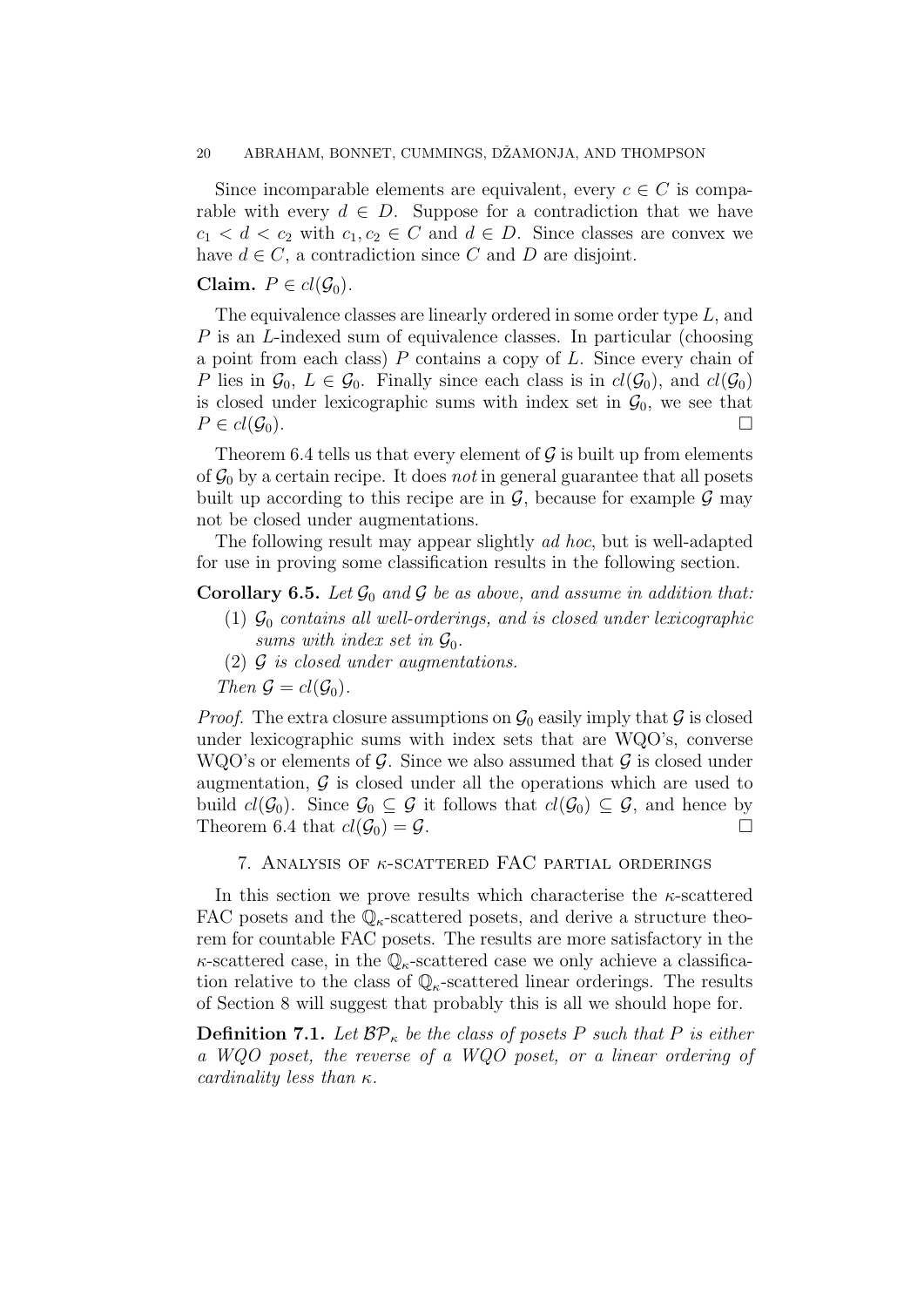**Definition 7.2.** Let  $\mathcal{P}_{\kappa}$  be the least class of posets such that

- $P_{\kappa}$  contains  $BP_{\kappa}$ .
- $P_{\kappa}$  is closed under lexicographic sums with index set in  $BP_{\kappa}$ .
- $\mathcal{P}_{\kappa}$  is closed under augmentation.

**Theorem 7.3.**  $\mathcal{P}_{\kappa}$  is the class of  $\kappa$ -scattered FAC posets.

Proof. We will use the general result of Theorem 6.4 to make a preliminary analysis of  $\kappa$ -scattered FAC posets in terms of the class of  $\kappa$ -scattered linear orderings. We will then use our structure theory for  $\kappa$ -scattered linear orderings from Theorem 3.10 to refine this analysis and obtain the claimed result.

As in Section 3, we denote by  $\mathcal{L}_{\kappa}$  the class of  $\kappa$ -scattered linear orderings. Let G be the class of  $\kappa$ -scattered FAC posets, so that G is exactly the class of FAC posets where every chain is in  $\mathcal{L}_{\kappa}$ . The class  $\mathcal{L}_{\kappa}$  contains all well-orderings and is closed under reversal, restrictions, and ordered sums with index set in  $\mathcal{L}_{\kappa}$ . By Fact 5.1 the class  $\mathcal{G}$  is closed under augmentations.

Appealing to Corollary 6.5 we obtain a preliminary version of the structure theorem:  $\mathcal G$  is the least class which:

- Contains  $\mathcal{L}_{\kappa}$ .
- Is closed under lexicographic sums whose index sets are either
- WQO posets, converse WQO posets or elements of  $\mathcal{L}_{\kappa}$ .
- Is closed under augmentations.

Now we appeal to the structure theory for  $\mathcal{L}_{\kappa}$  from Theorem 3.10. From that theorem it follows immediately that  $\mathcal{L}_{\kappa} \subseteq \mathcal{P}_{\kappa}$ . What is more an easy induction shows that  $\mathcal{P}_{\kappa}$  is closed under all lexicographic sums with index set in  $\mathcal{L}_{\kappa}$ . From the preliminary structure theorem which we just stated, it follows that  $\mathcal{G} = \mathcal{P}_{\kappa}$ .

As a corollary of Theorem 7.3 we get a structure theorem for countable FAC posets.

**Theorem 7.4.** Let  $BC$  be the class of all countable posets which are either WQO, reverse WQO, or linear orders. Let  $\mathcal C$  be the least class of posets which contains  $\mathcal{BC}$ , is closed under lexicographic sums with index set in  $\mathcal{BC}$ , and is closed under augmentation. Then  $\mathcal C$  is the class of countable FAC posets.

*Proof.* It is easy to see that every element of  $\mathcal C$  is countable and FAC. Conversely every countable FAC poset is trivially  $\aleph_1$ -scattered, so we can apply the structure theory of Theorem 7.3; clearly only countable posets are used in the decomposition of a countable FAC poset so that every countable FAC poset is in  $\mathcal{C}$ .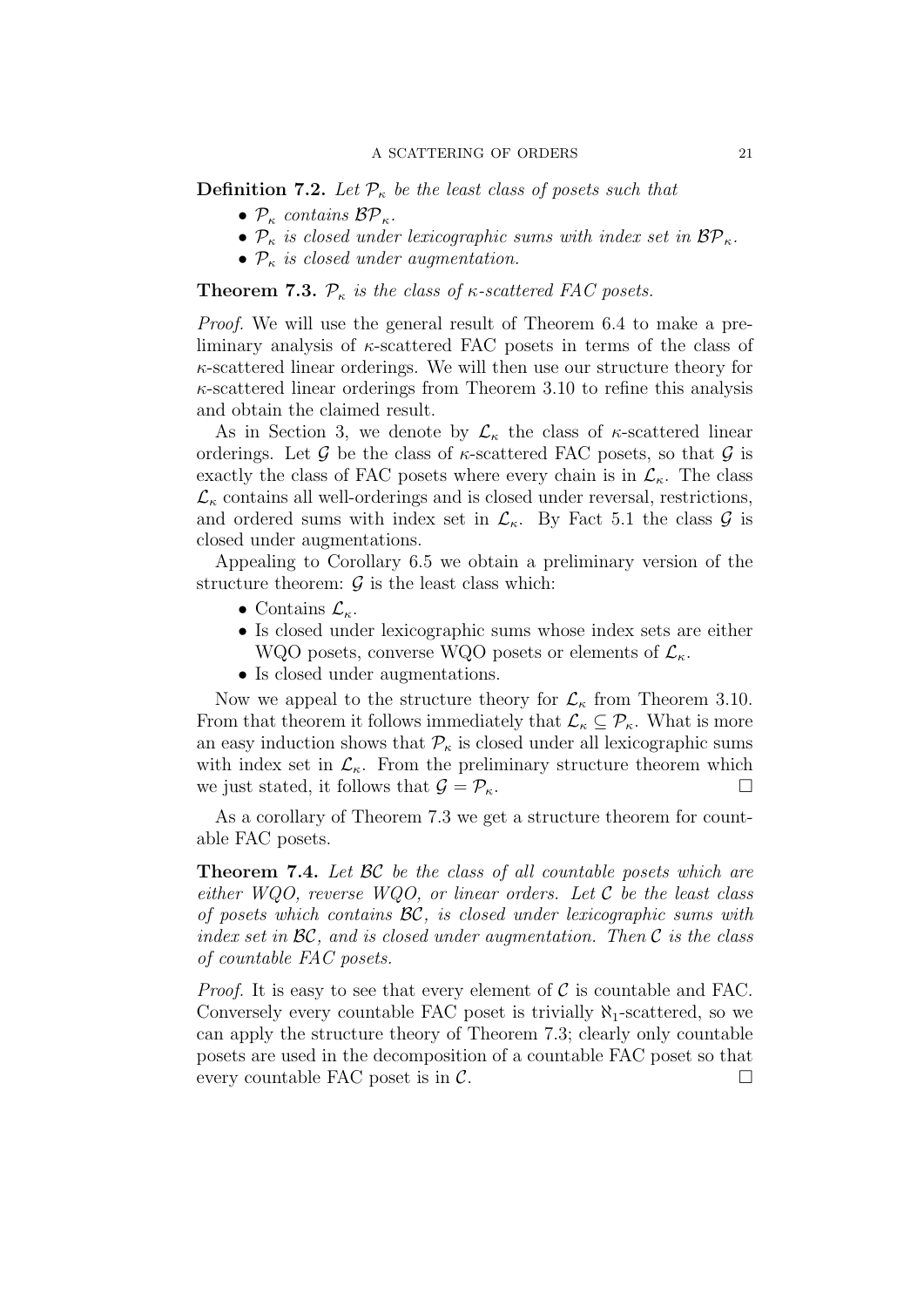Turning to  $\mathbb{Q}_{\kappa}$ -scattered FAC posets we get a similar structure theory.

**Definition 7.5.** Let  $\mathcal{BP}_{\kappa}^*$  be the class of posets P such that P is either a WQO poset, the reverse of a WQO poset, or a  $\mathbb{Q}_{\kappa}$ -scattered linear ordering.

**Definition 7.6.** Let  $\mathcal{P}_{\kappa}^*$  be the least class of posets such that

- $\mathcal{P}_{\kappa}^*$  contains  $\mathcal{BP}_{\kappa}^*$ .
- $\mathcal{P}_{\kappa}^*$  is closed under lexicographic sums with index set in  $\mathcal{BP}_{\kappa}^*$ .
- $\mathcal{P}_{\kappa}^{*}$  is closed under augmentation.

By an argument exactly parallel to that for the preliminary step in the proof of Theorem 7.3, we obtain:

# **Theorem 7.7.**  $\mathcal{P}_{\kappa}^*$  is the class of  $\mathbb{Q}_{\kappa}$ -scattered FAC posets.

Theorem 7.7 is in some ways less satisfying than Theorem 7.3, because we are missing the kind of detailed analysis of  $\mathbb{Q}_{\kappa}$ -scattered linear orderings which Theorem 7.3 affords for the  $\kappa$ -scattered linear orderings. In the following section we will argue that no such analysis is possible.

# 8. Absoluteness

In this section we prove a consistency result which puts a limit on the possibility of analyzing the  $\mathbb{Q}_{\aleph_1}$ -scattered linear orderings. To be more precise we will show that under CH there is a  $\mathbb{Q}_{N_1}$ -scattered linear ordering, whose  $\mathbb{Q}_{N_1}$ -scatteredness is effaced by some forcing extension which does not add reals.

We start by noting that the property of being a scattered linear ordering is upwards absolute. This is straightforward, and in fact we will give two easy proofs.

**Proof one:** Let L be a scattered ordering. Fix an enumeration  $(q_n)$  of the rationals, and let T be the subtree of  $\leq \omega L$  consisting of sequences s such that  $q_i \le q_j \iff s(i) \le L s(j)$  for all  $i, j \in dom(s)$ . It is clear that the definition of  $T$  from  $P$  is upwards absolute, and that  $L$  is scattered if and only if  $T$  has no infinite branch. By standard arguments this is equivalent in turn to the upwards absolute statement that there is an ordinal rank function on T.

**Proof two:** Let L be a scattered linear ordering. By the Hausdorff analysis of scattered orderings, L belongs to the closure of the class of ordinals under the operations of lexicographic sum and reversal. This is clearly upwards absolute.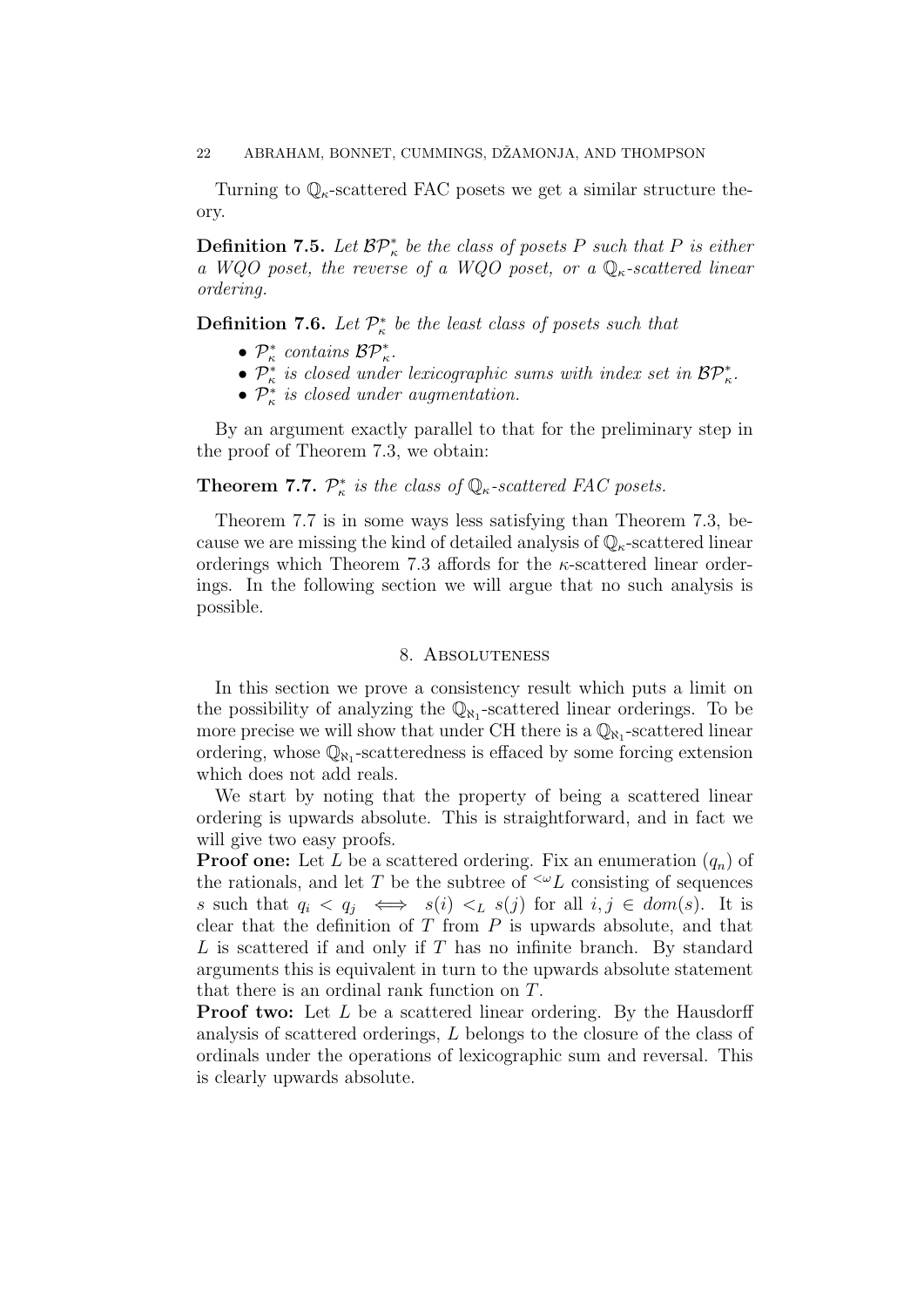Using Theorem 3.10, the argument of Proof two extends to  $\aleph_1$ scattered linear orderings. That is to say we get

**Theorem 8.1.** Let  $\kappa$  be an infinite cardinal. Then the property of being a κ-scattered linear ordering is upwards absolute to cardinal preserving extensions.

A priori the situation for  $\mathbb{Q}_{N_1}$ -scattered orderings is not so clear. To start with the definition of  $\overline{\mathbb{Q}_{N_1}}$  is not upwards absolute; however as we saw in Lemma 2.7 the definition of  $\overline{\mathbb{Q}}_{N_1}$  is absolute to extensions with the same reals, so we will consider whether the property of being  $\mathbb{Q}_{N_1}$ -scattered is absolute to such extensions. The argument of Proof one above hinged on the countability of Q, so does not generalise. Theorem 8.1 suggests that if we can give some reasonable analysis of  $\mathbb{Q}_{N_1}$ -scattered orderings along the lines of Hausdorff's theorem, then the property of being  $\mathbb{Q}_{N_1}$ -scattered should be absolute to extensions with the same reals. So the following Theorem suggests that no such analysis can be given, at least not without extra assumptions.

**Theorem 8.2.** Let CH hold. Then there exist a  $\mathbb{Q}_{N_1}$ -scattered linear ordering L and a forcing poset which adds no reals, such that L is not  $\mathbb{Q}_{\aleph_1}$ -scattered in the generic extension.

Proof. We will begin by giving a rather general construction of a linear ordering from a tree  $T$  and a "lexicographic" ordering of its vertices. To be more precise, we fix a tree T of height and cardinality  $\aleph_1$ , together with an assignment to each node  $v \in T$  of a linear ordering  $\lt_v$  of the immediate successors of  $v$ . We assume that  $T$  has unique limits, that is to say if v and w are nodes of some limit height  $\lambda$  with the same predecessors then  $v = w$ .

Let  $B(T)$  be the set of countable branches of T, where by *branch* we mean a downward closed linearly ordered subset of T. We define a lexicographic ordering  $\lt_l$  of  $B(T)$  in the standard way;  $b \lt_l c$  if and only if

- EITHER  $b$  is a proper initial segment of  $c$ .
- OR Neither of  $b, c$  is a proper initial segment of the other and  $v_b <_w v_c$ , where w is the maximal node in  $b \cap c$ ,  $v_b$  is the least element of b above w, and  $v_c$  is the least element of b above w.

We now define L to be the set of functions p such that  $dom(p) \in$  $B(T)$  and  $rng(p) \subseteq 2$ . To define the ordering on L, let  $p, q \in L$  with  $dom(p) = b$  and  $dom(q) = c$ . Then  $p \lt_L q$  if and only if

• EITHER p and q disagree at some point of  $b \cap c$ , and  $p(w)$  $q(w)$  for the least  $w \in b \cap c$  such that  $p(w) \neq q(w)$ .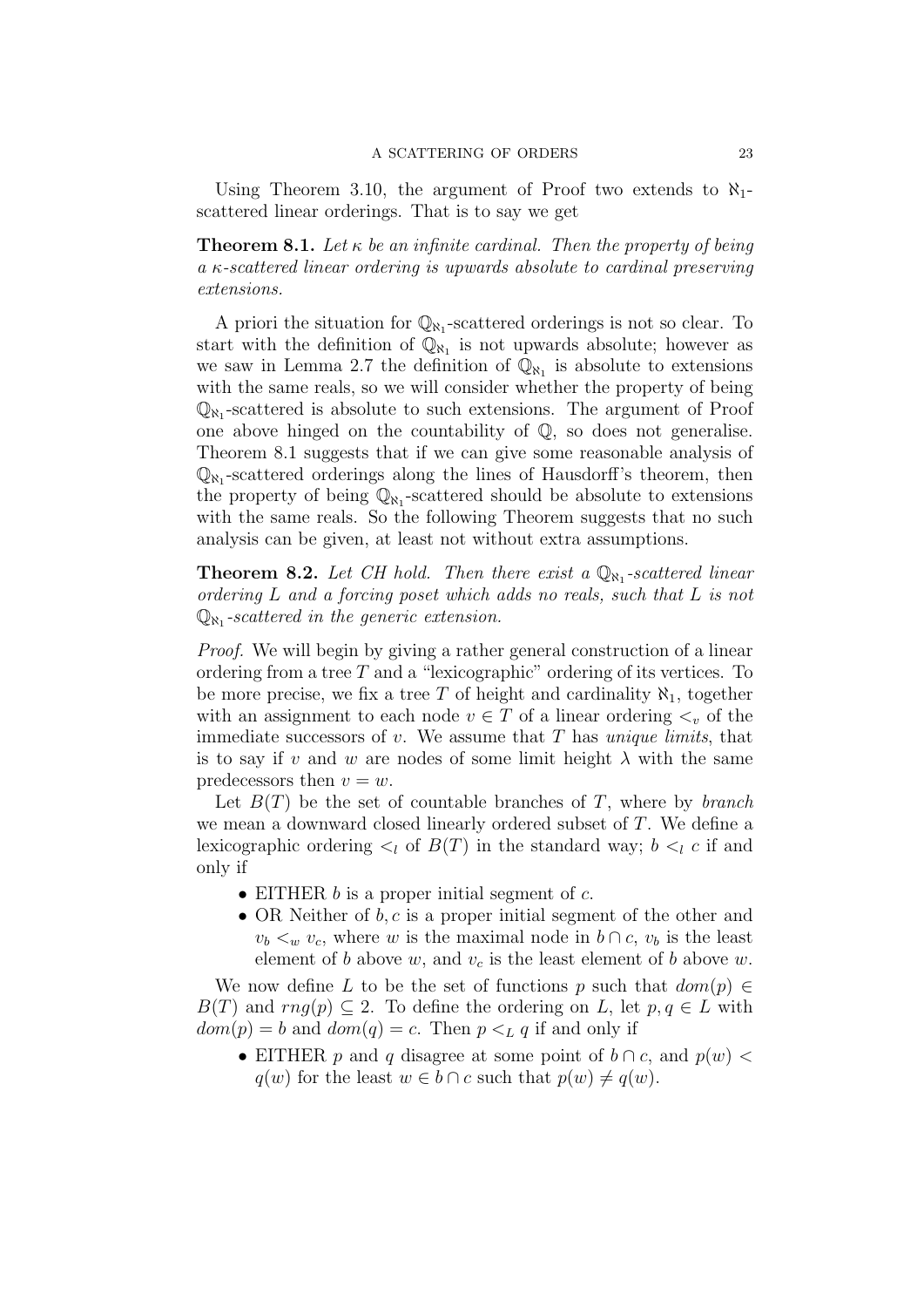#### 24 ABRAHAM, BONNET, CUMMINGS, DŽAMONJA, AND THOMPSON

• OR p and q agree on  $b \cap c$ , and  $b \leq_l c$ .

It is routine to check that L is linearly ordered by  $\lt_L$ . We note also that the definitions of  $B(T)$  and L are absolute to extensions with the same reals.

**Lemma 8.3.** If T has an uncountable branch then L is not  $\mathbb{Q}_{N_1}$ . scattered.

*Proof.* It is immediate from the definitions of L and  $\lt_L$  that if T has an uncountable branch then L embeds a copy of  $(2^{<\omega_1}, <_{lex})$ . As we saw in Fact 2.8,  $(2^{<\omega_1}, <_{lex})$  is not  $\mathbb{Q}_{\aleph_1}$ -scattered.

**Lemma 8.4.** If  $\leq_L$  embeds a copy of  $\omega_1$ , and for each v the ordering  $\langle \cdot \rangle$  does not embed a copy of  $\omega_1$ , then T has an uncountable branch.

*Proof.* Let  $\langle f_\nu : \nu < \omega_1 \rangle$  be a  $\langle L$ -increasing sequence of elements of L.

We will construct by recursion on  $\alpha < \omega_1$  a branch  $b_\alpha \in B(T)$  with length  $\alpha$ , a function  $g_{\alpha}: b_{\alpha} \to 2$ , and an ordinal  $\gamma_{\alpha} < \omega_1$  which is strictly increasing with  $\alpha$ . Our construction will satisfy the induction hypothesis that for all  $\nu > \gamma_\alpha$  the branch  $b_\alpha$  is an initial segment of  $dom(f_{\nu})$ , and  $f_{\nu} \restriction b_{\alpha} = g_{\alpha}$ .

We begin by setting  $b_0$  equal to the empty branch,  $g_0$  equal to the empty function and  $\gamma_0 = 0$ . For  $\lambda < \omega_1$  a limit ordinal, we start by setting  $\gamma_{\lambda} = \sup_{\alpha < \lambda} \gamma_{\alpha}$ . For  $\nu \geq \gamma_{\lambda}$  and  $\alpha < \lambda$ , we have that  $b_{\alpha}$  is an initial segment of  $dom(f_{\nu})$  and  $g_{\alpha} = f_{\nu} \restriction b_{\alpha}$ ; so we may set  $b_{\lambda} = \bigcup_{\alpha < \lambda} b_{\alpha}, g_{\lambda} = \bigcup_{\alpha < \lambda} g_{\alpha}$ , and maintain the induction hypothesis.

For the successor step, suppose we have determined  $b_{\alpha}$ ,  $g_{\alpha}$  and  $\gamma_{\alpha}$ . We claim that for sufficiently large  $\nu > \gamma_{\alpha}$ 

- The length of  $dom(f_\nu)$  is at least  $\alpha + 1$ .
- The point of  $dom(f_\nu)$  on level  $\alpha$  is independent of  $\nu$ .
- The value of  $f_{\nu}(w)$  is independent of  $\nu$ .

The first point is easy since  $f_{\nu} \restriction \alpha = g_{\alpha}$ . The second point follows from the unique limit property for  $\alpha$  limit; if on the other hand  $\alpha = \beta + 1$ and w is the point of level  $\beta$  in  $b_{\alpha}$ , then it follows from the fact that the ordering  $\lt_w$  does not embed  $\omega_1$ . In either case the third point is then immediate. It is now clear that we can choose suitable values for  $\gamma_{\alpha+1}, b_{\alpha+1}, \text{ and } g_{\alpha+1},$ 

To finish the proof we construct a suitable T and L. Fix  $S$  a stationary and co-stationary subset of  $\omega_1$ , together with an injective map  $\alpha \mapsto r_{\alpha}$  from S to R. Let T be the set of closed and bounded subsets of  $S$ , and let the ordering on  $T$  be end-extension; we note that the elements of  $T$  are exactly the conditions in the standard forcing poset  $CUB(S)$  [2] for shooting a club set through the stationary set S, and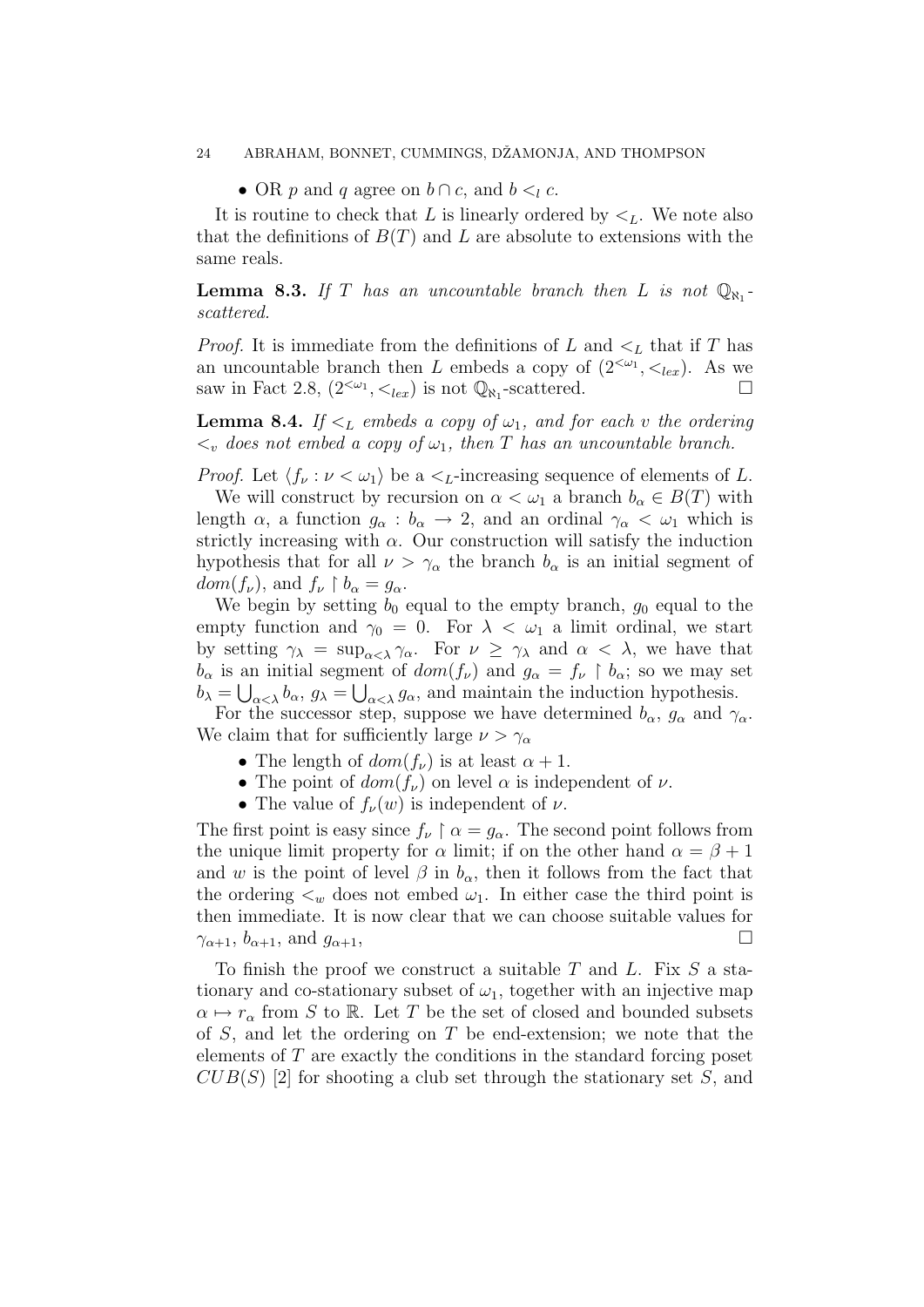the ordering on  $T$  is the reverse of the ordering on that poset. The immediate successors of a node  $c \in T$  are the sets of form  $c \cup \{\alpha\}$  where  $\alpha \in S$  and  $\alpha > \max(c)$ ; we order them by ruling that  $c \cup \{\alpha\} <_{c} c \cup \{\beta\}$ if and only if  $r_{\alpha} < r_{\beta}$ .

Since  $S$  is co-stationary  $T$  has no uncountable branch, so the ordering L does not embed a copy of  $\omega_1$ , and a fortiori L is  $\mathbb{Q}_{\aleph_1}$ -scattered. If we now force with  $CUB(S)$  then in the extension there are no new reals, but  $S$  now contains a club set, so  $T$  has an uncountable branch and  $L$ is no longer  $\mathbb{Q}_{\aleph_1}$ -scattered.

#### **REFERENCES**

- [1] U. Abraham and R. Bonnet, Hausdorff's theorem for posets that satisfy the finite antichain property, Fundamenta Mathematicae 159 (1999), 51–69.
- [2] J. Baumgartner, L. Harrington, and E. Kleinberg, Adding a closed unbounded set, Journal of Symbolic Logic 41 (1976), 481–482.
- [3] R. Bonnet and M. Pouzet, Linear extensions of ordered sets. Ordered sets (Banff, Alberta, 1981), 125–170, NATO Advanced Study Institute Series C: Mathematical and Physical Sciences, 83. Reidel, Dordrecht, 1982.
- [4] M. Džamonja and K. Thompson, A poset hierarchy, Central European Journal of Mathematics 4 (2006), 225–241.
- [5] R. Fraïssé, Theory of relations, Studies in Logic and the Foundations of Mathematics, 145. North-Holland, Amsterdam, 2000.
- [6] F. Hausdorff, Grundz¨uge einer Theorie der geordneten Mengen, Mathematische Annalen 65 (1908), 435–505.
- [7] R. Laver, On Fraïssé's order type conjecture. Annals of Mathematics 93 (1971), 89–111.
- [8] W. Sierpiński, Sur une propriété des ensembles ordonnés, Fundamenta Mathematicae 36 (1949), 56–67.
- [9] W. Sierpiński, Sur un problème de la théorie des relations, Annali della Scuola Normale Superiore di Pisa (Classe di Scienze) 2 (1933), 285–287.
- [10] E. Szpilrajn, Sur l'extension de l'ordre partiel, Fundamenta Mathematicae 16 (1930), 386–389.
- [11] S. Todorčević, Very strongly rigid Boolean algebras, Publication de l'Institut Mathématique (Beograd) 27(41) 1980, 267-277.